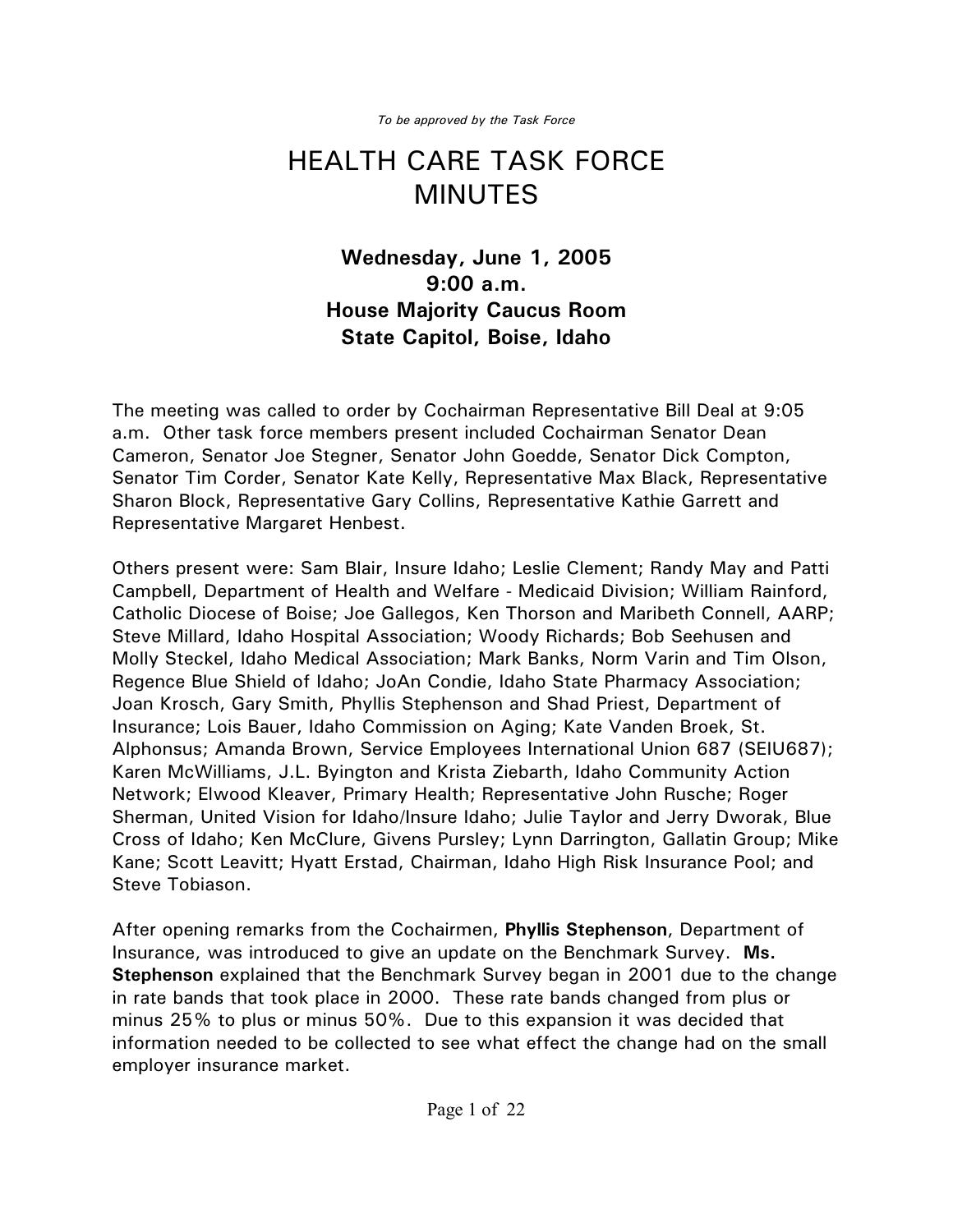**Ms. Stephenson** first explained a chart showing overall enrollment including small group, individual, large group and total enrollment, from 1998 to 2003. She stated that in her opinion, 2001 was a transition year because that was the year after the rate bands were expanded.

**Ms. Stephenson** explained that both individual and small employer enrollment increased at least until 2003. In comparison to the overall Idaho population, the individual and small employer coverage makes up from 6% to 7% of the entire population. **Ms. Stephenson** noted that the information the survey was collecting included overall individual enrollment in the top five products by carrier. Her study used the top products of three carriers. Unfortunately, the products are different for each carrier so comparisons are more difficult. The chart does show that overall enrollment had decreased since 1999. This information also shows that for an individual male aged 25 for each of the same three carriers, the premium has increased since 2000.

**Ms. Stephenson** went on to explain how individual enrollment was distributed according to risk. The information gathered showed that in 2003, there was very little enrollment in the high risk category. Most of the enrollment is from the low risk people. The same trend is true for small employer enrollment.

**Senator Cameron** stated that he would like to see comparisons of more similar products for the three carriers for future meetings. **Ms. Stephenson** said she would try to do that. She added that the 2004 information would be available this fall.

In response to a question from **Senator Compton**, **Ms. Stephenson** explained that in July 2000, the rate bands were expanded from a plus or minus 25% to a plus or minus 50%. This expanded the price ranges that a carrier could charge for a product. The 25% rate band was basically a 6% to 7% spread between the lowest business rate and the highest business rate a carrier could charge. The 50% rate band is a 200% spread. This is for new business.

**Senator Cameron** noted that at the time the rate bands were changed, there was some controversy. The original rate bands were designed to allow carriers some variance on what they could charge individuals based upon their health condition. The index rate becomes the middle with the minus 25% being a discount given for healthy individuals and the plus 25% being charged for less healthy. At that time, each carrier interpreted this differently and most went to a tier level, rate band rating system. The argument was that with the 25% bands, the carriers were having to charge the healthy people more to help pay for the less healthy.

**Representative Henbest** noted that there has been a 10% growth in overall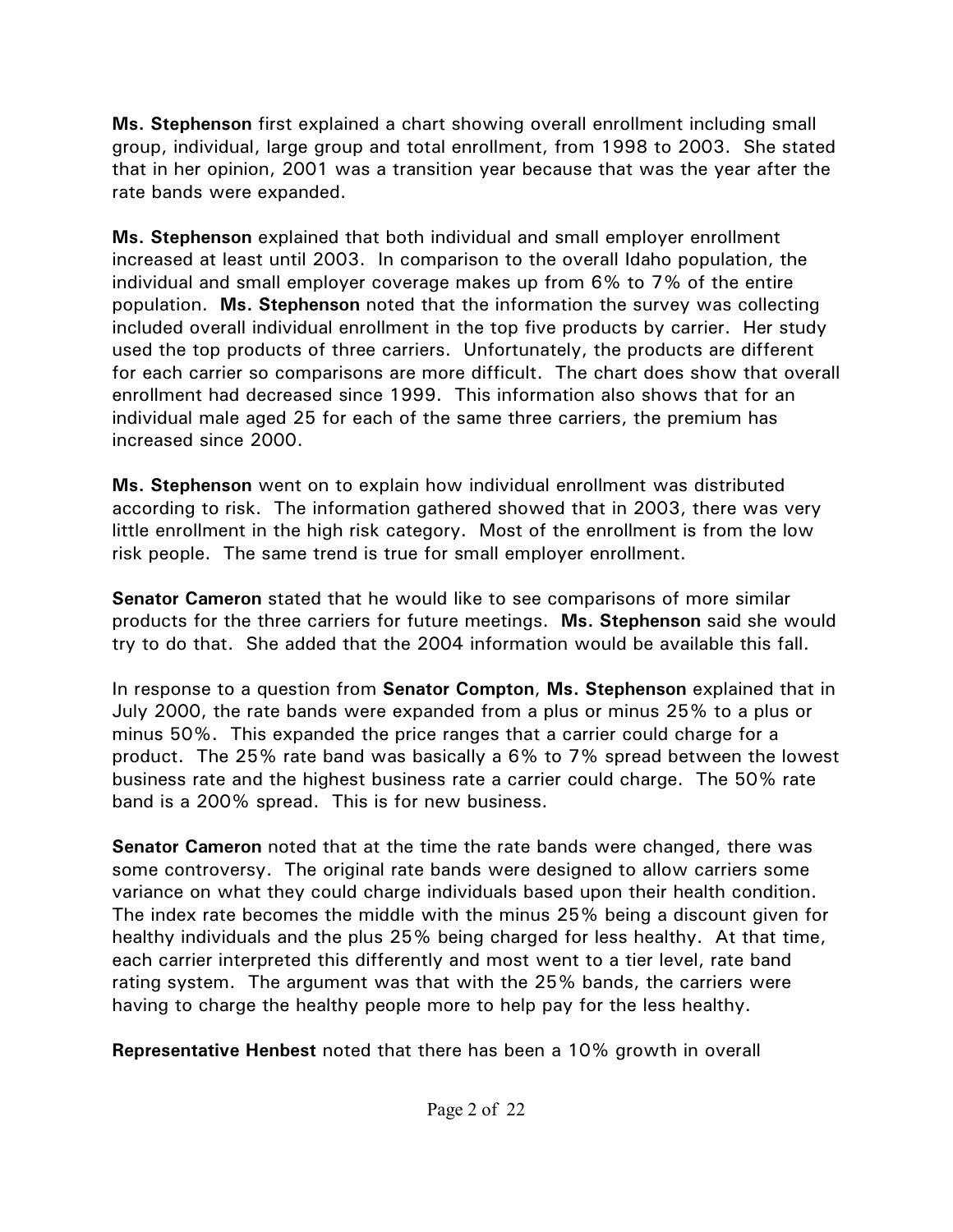population from 1999 to 2003 and a 10% growth in small employer group market insurance enrollment. **Ms. Stephenson** said that she did not look from 1999 forward; she did each year individually. She added that from 2002 to 2003, there was almost a 2% increase in overall Idaho population and about a 2.5% increase in small employer group enrollment, while individual enrollment was about 1.5%. **Representative Henbest** explained that the argument during the discussion of changing the rate bands was that expanding them would bring more healthy lives into the marketplace and would lower the rate of uninsured. According to this information, it does not appear that huge progress has been made in this area. **Ms. Stephenson** said it is difficult to say what the impact of the rate band changes had on this because there are a lot of other factors that need to be taken into consideration.

**Senator Cameron** moved that the Department of Insurance collect the 2004 data and, for comparison purposes, use products from the carriers that are as similar as possible. The motion carried unanimously.

**Representative Henbest** suggested getting recommendations from the Department of Insurance as to what information should be collected in order to give the best analysis of what is actually going on in the marketplace.

**Lois Bauer**, Idaho Commission on Aging, was introduced to give an overview of Medicare Part D. **Ms. Bauer** explained that prescription drug costs were one of the main driving forces in this change. The actual program takes effect on January 1, 2006. In the meantime, Congress put a stop gap measure in place in the form of a short-term pharmaceutical discount card program. This program has proven to be very confusing and, according to **Ms. Bauer**, each time publicity was released, the Commission received numerous calls. Even the simplest forms were very confusing. Websites have been set up to help, but many seniors either do not have access or do not feel comfortable using computers.

According to **Ms. Bauer**, the State Health Insurance Benefits Advisors (SHIBA), in just the last 11 months, have had 3,000 calls specifically relating to the drug cards. For Area 6 in the northeastern part of Idaho, from January 2004 to March 2005, \$39,297 in additional expenses have been incurred just to help people sign up for the discount cards. Area 6 is estimating that it will cost approximately \$120,000 to get people signed up for the new Medicare Prescription Drug Benefit Package, commonly referred to as Part D. It is estimated that it will cost over \$800,000 for the Commission on Aging and its area agencies to do their part to get people registered in Idaho between Nov 15, 2005 and May 15, 2006. It is estimated that there are at least 155,000 people in Idaho that are eligible for this program. It is not just for low-income individuals.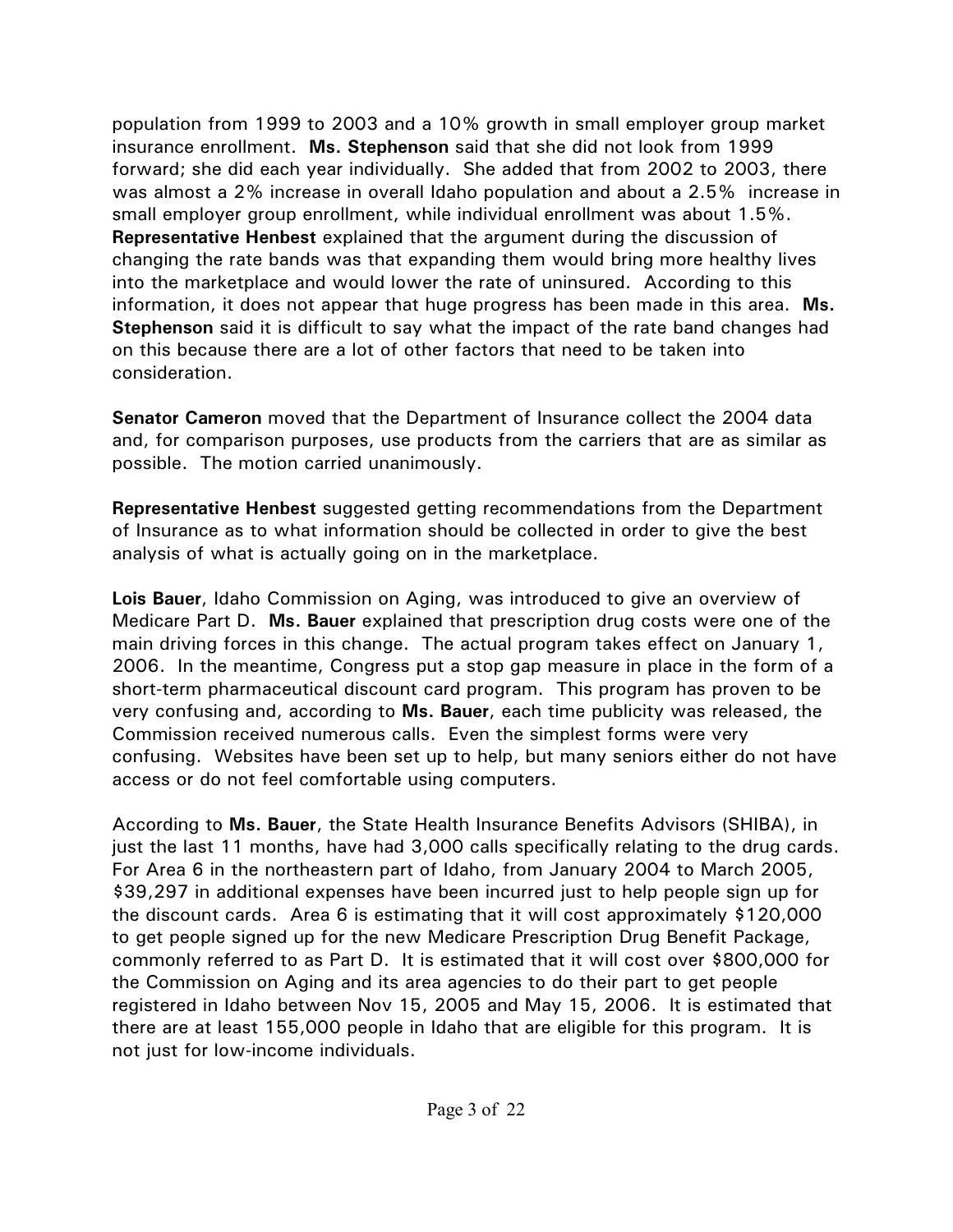**Ms. Bauer** stated that it is difficult to explain the actual Part D program itself because it is still being developed. Changes are being made frequently. November 15, 2005 is the date that sign-up actually begins. People that are low-income or on Medicaid can register today, but that does not mean they are being signed up.

In response to a question from **Senator Stegner**, **Ms. Bauer** clarified that the Commission on Aging is not mandated or responsible to sign people up for this program. The Commission is taking on the responsibility because seniors are going to need help. She continued that the \$800,000 figure was mentioned to inform the Task Force that an unfunded mandate is coming from the federal government. CMS and Social Security are getting some funding for this, but the Aging Agencies are not.

**Representative Garrett** commented that she requested that **Ms. Bauer** be put on the agenda for the meeting in order to inform the legislature of what is going to be happening with this Part D program. This will affect other agencies besides the Commission on Aging. This involves 183,000 of the state's most vulnerable individuals and in many cases prescription drugs are a life-sustaining issue.

**Senator Compton** added that he attended a conference in Washington, D.C. that was supposed to include an explanation of Part D. He said that almost no explanation was given and he left with more questions than answers. It is very frustrating.

**Ms. Bauer** suggested having the Department of Health and Welfare speak to the Task Force because Part D is going to be difficult for them due to the many regulations and requirements they face. She stated that they are doing a fiscal analysis to project what this will cost and this information might be helpful to the Task Force.

**Ms. Bauer** concluded by stating that the changes in Medicare will affect the services provided by state government. The state will be providing some of the assistance that should be provided through the CMS and Social Security agencies. In her opinion, doing this is important because the benefit to seniors that want to remain independent is greater than the costs involved. Without getting people at risk onto the Medicare Part D plan, these individuals will overspend what resources they do have and end up on Medicaid.

**Representative Garrett** explained that this involves 183,000 citizens and about 23,000 of those are dual-eligible. This means that they qualify for both Medicaid and Medicare Part D. People that a dual-eligible will be receiving letters informing them that they qualify for this program. **Representative Garrett** said that she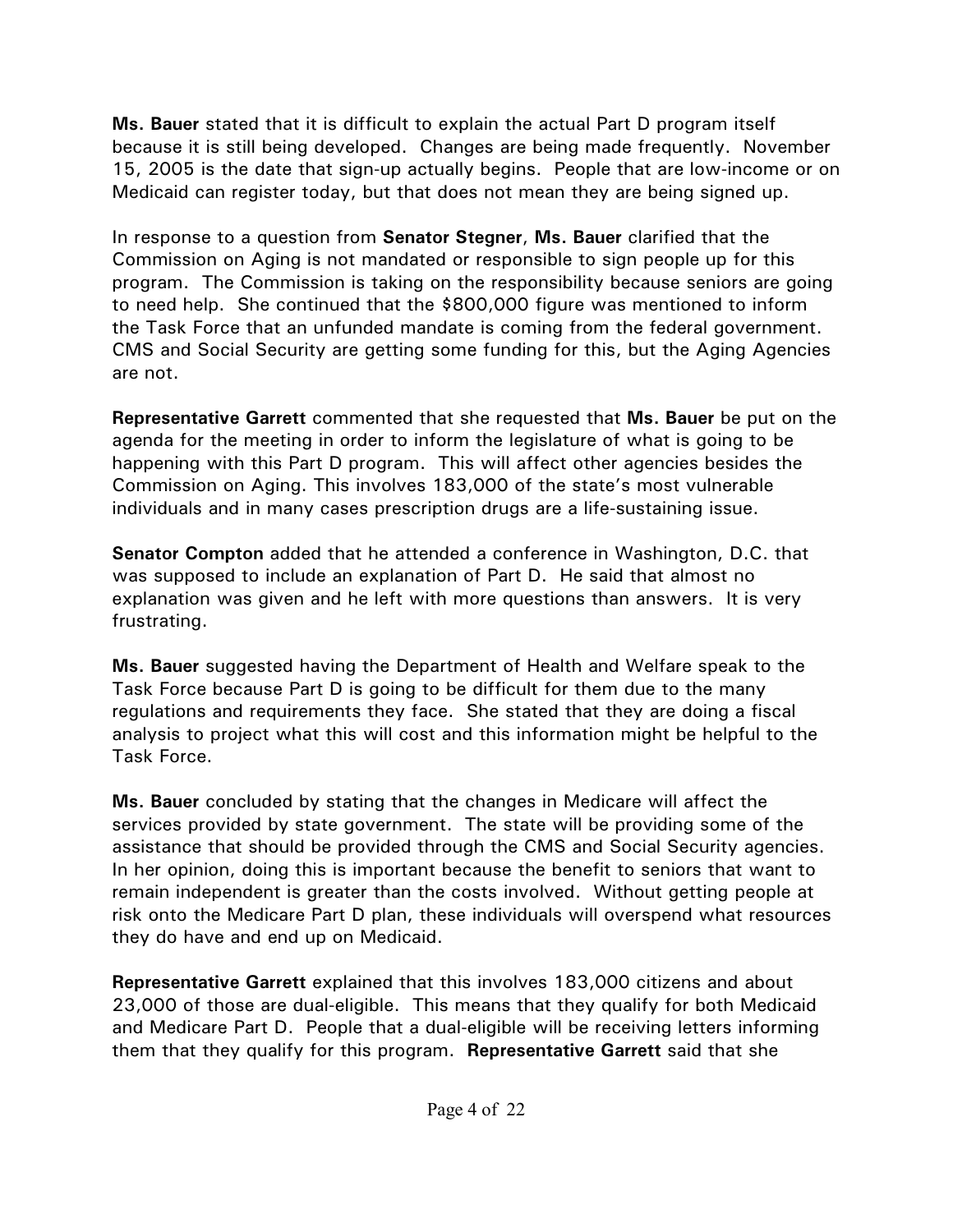agreed that the forms are very confusing and these people will call the people they are used to getting information from regarding their insurance or prescription drug coverage. Not all of the plans cover all drugs and it is estimated it will take 30 minutes to 1 hour to enroll.

**Representative Garrett** continued by stating that in October, the Social Security Department will send letters to everyone 65 years or older regarding the program and explaining what the options are. Insurance companies are also supposed to be sending letters to their senior customers explaining whether their current insurance coverage is better or equal to the Part D plan. Once these letters are sent out, the questions will start coming in. There have been some regional planning groups formed to help with this.

In response to a question from **Senator Goedde** regarding SHIBA, **Mr. Gary Smith**, Department of Insurance, explained that it is funded through federal funding with a state match. He said that providing answers to these questions and getting people registered is going to fall back on SHIBA and the network of volunteers. If each registration takes 30 minutes, that is about 10 people per day. More help is needed.

**Representative Garrett** explained that groups in each of the regions are looking at identifying volunteers such as college students majoring in social work or health care to help. They are also looking for places such as libraries or schools with computers to use to help get people signed up.

**Representative Henbest** said that in a spring meeting with regional representatives of CMS, it was stated that the woodworking effect that is being anticipated for Medicaid is as large as the CHIP woodworking effect by a ratio of 3 to 1. This means that for every one person that is going to be enrolled in the Medicare Part D benefit, there will be three people enrolled in Medicaid. In her opinion, this has huge implications for the state Medicaid budget as well as many other agencies. **Senator Cameron** noted that there is a place on the JFAC spring meeting agenda that is designated for Medicaid. He was unsure whether the Medicare Part D and woodworking effect were going to be discussed but said he would make sure they would be discussed at the fall meeting, if not before.

**Ms. Patti Campbell**, Department of Health and Welfare-Medicaid was introduced to give an update on the Access Card for Adults and Children. She explained that her presentation would include three programs that were generated from House Bill 376 in the 2003 legislative session. Those programs are as follows.

CHIP-B - Implemented July 2004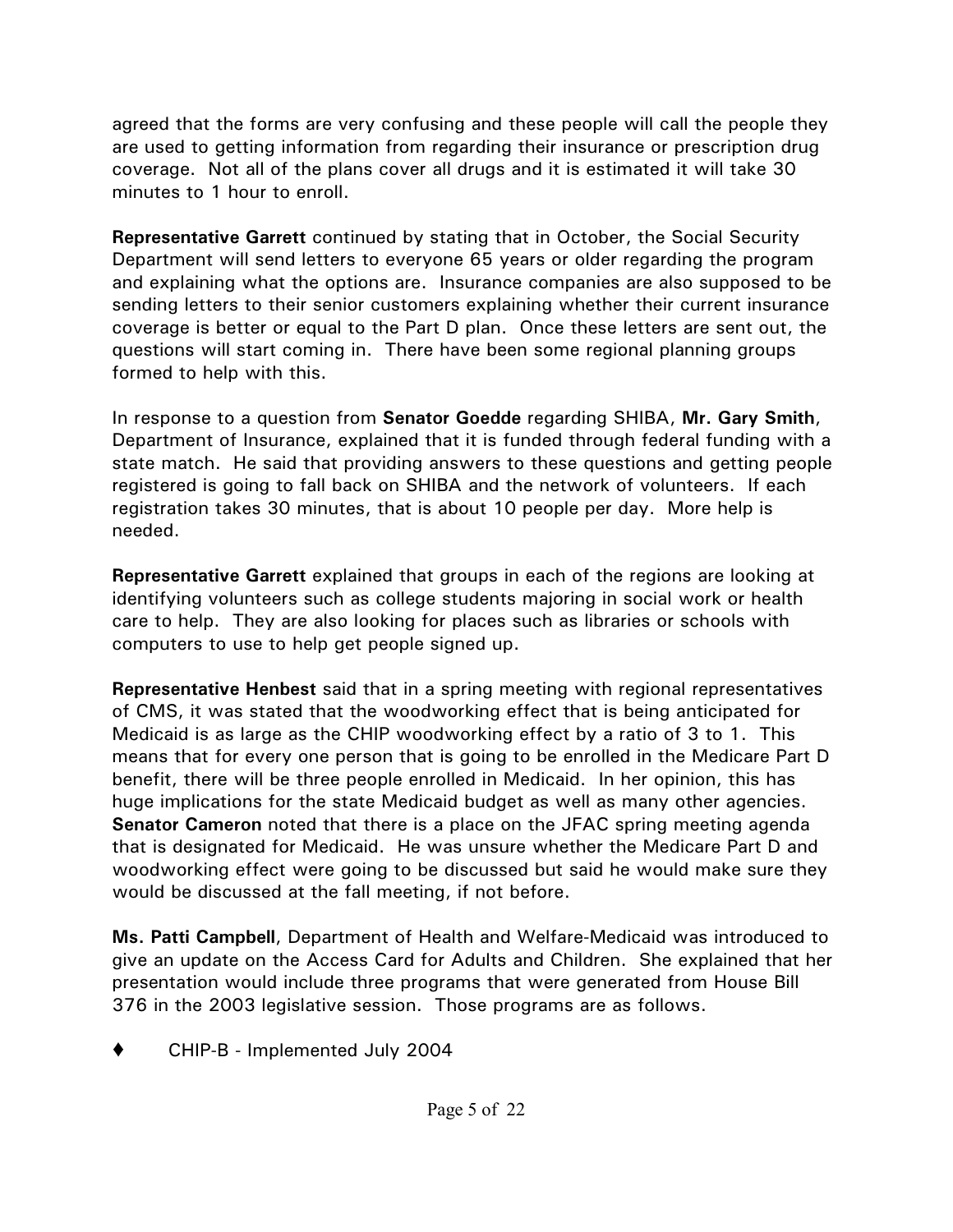This program is a direct state coverage program but it does not provide the full array of medical services that other programs do. This program does include a cost share component of \$15 per person per month and covers children through the month of their  $19<sup>th</sup>$  birthday.

◆ Access Card - Implemented July 2004

This program provides premium assistance for people to purchase their own insurance by providing \$100 per person per month with a maximum of \$300 per month per family. This money is provided by the state directly to the carrier. The family is responsible for co-pays and deductibles of whatever plan they select, either group or individual. This plan also covers children until the month of their  $19<sup>th</sup>$  birthday.

Access to Health Insurance - Begins July 2005

This is similar to the Access Card in that it provides premium assistance for adults who work for small businesses (2 - 50 employees). With this plan the employer must agree to offer health insurance to the employee and to pay 50% of the adult premiums. After that, the plan will pay up to \$100 per employee, spouse and children up to a maximum of \$500 per family. Since this is a pilot program it is limited to 1,000 adults (employees and spouses) with a priority for participation based upon the date and time of on-line registration that began May 16, 2005. To qualify for this program, the family income must be below 185% of the federal poverty limit and the individual must not have health insurance at the time of application, must live in Idaho and must meet citizenship requirements. Also, to qualify, their assets must be less than \$5,000 for CHIP-B and the Access Card.

**Ms. Campbell** explained that the requirement that they not have health insurance is true for all three programs and comes from the funding source that is a Title 21 source in which the state gets an 80% match from the federal government. She added that the other 20% of the funding comes from the Idaho Premium Tax fund, not the general fund.

In response to a question from **Representative Black**, **Ms. Campbell** explained that the \$5,000 in assets does not include housing and the family is allowed two cars before cars are considered as assets.

**Ms. Campbell** stated that there are fewer than 2,000 people enrolled in the CHIP-B and the Access Card programs from about 9,000 applicants. The denial rate has been very high and she noted that the top three reasons for denial are high of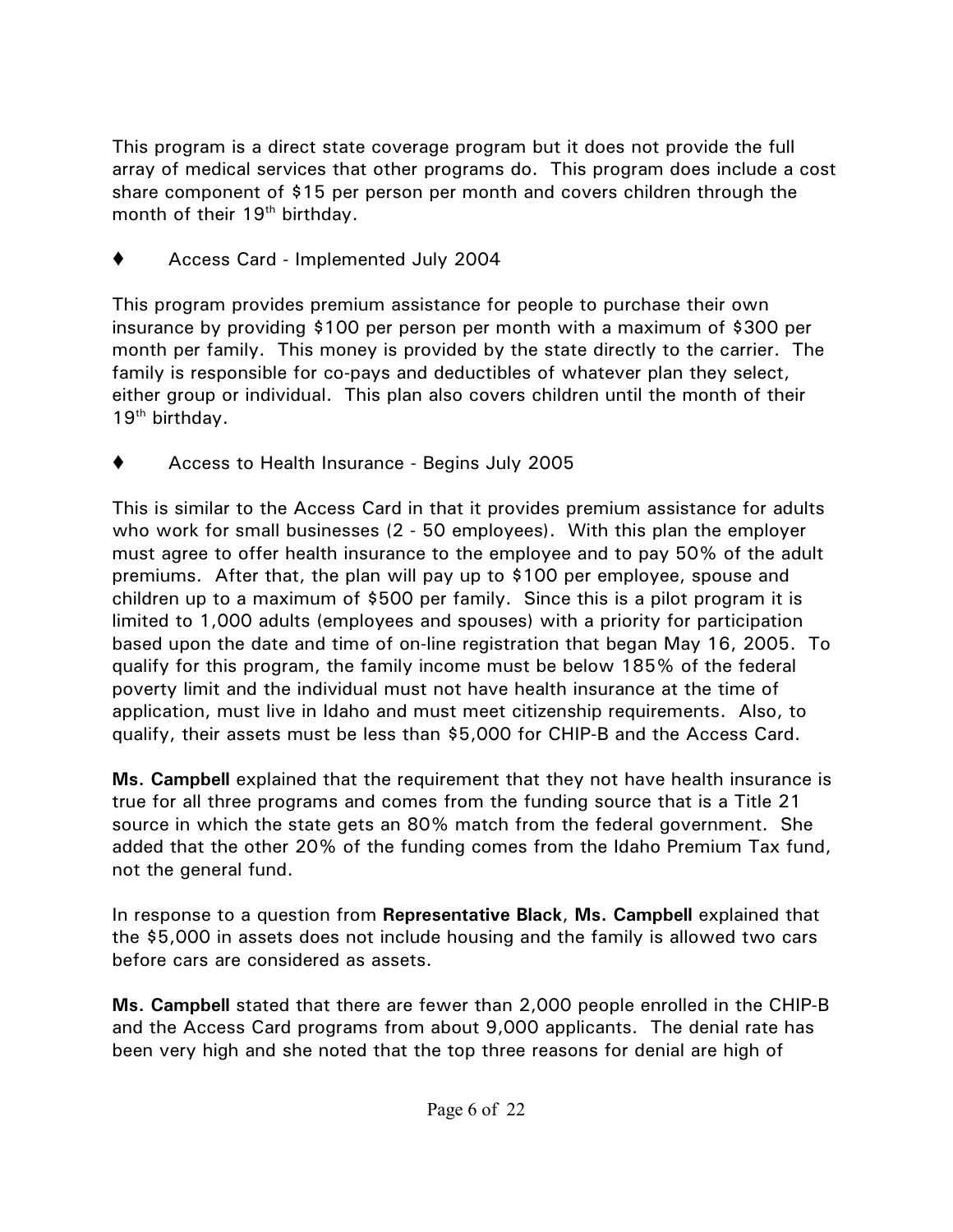income, assets over \$5,000 or that they have insurance at the time of application.

**Representative Henbest** said that she has heard from others that the asset test is a significant barrier to enrolling more people and asked if that was true. **Ms. Campbell** said that was a valid complaint and stated that the new Access to Health Insurance program does not include that as a requirement. She said the asset test for the CHIP-B and Access Card is being evaluated currently and stated that most of the asset tests that fail are only slightly over \$5,000. Changing this would require a recommendation from the Legislature that the rules be changed regarding the assets test. **Representative Henbest** suggested that be discussed at the next meeting.

**Senator Cameron** asked if having existing insurance at the time of application was the largest reason for denial and, if so, could other title money be used to eliminate this requirement. **Ms. Campbell** said that the Department could request a waiver to use different title funding such as Title 19 that is a 70% match rate. This is currently being considered. In response to another question from **Senator Cameron**, **Ms. Campbell** said it is possible to fund the children that do not have insurance under Title 21 and those that have insurance under Title 19.

**Senator Compton** asked for **Ms. Campbell's** assessment of these programs and if they should be expanded. **Ms. Campbell** said that, in her opinion, these are very good programs. She stated that she cannot figure out why the enrollment numbers are so low for the CHIP-B program. It could be an education issue. In her opinion, the Adult Access to Health Care plan is great because there is nothing else like it available. From the number of people who have registered interest in the program in two weeks, it would seem that people are very interested in it. She continued by stating that the main barriers to the Access to Health Care plan are the cost to employers and the requirement that they provide 50% of the employee and spouse premiums.

**Senator Cameron** stated that he would like information regarding the amount of premium tax that was received that would be the state's 20% match. **Ms. Campbell** said that there is \$1.7 million in the premium tax fund for 2006. This includes adult and children's coverage. **Senator Cameron** clarified that the state has not even come close to maximizing this funding. The \$1.7 million is the state share and that amount has not even been spent totally in the program. In his opinion, the programs could be expanded or some of the barriers could be reduced and the state would still be within the funding limits. He suggested more discussion of this at a later meeting.

In response to a question from **Representative Garrett**, **Ms. Campbell** said that of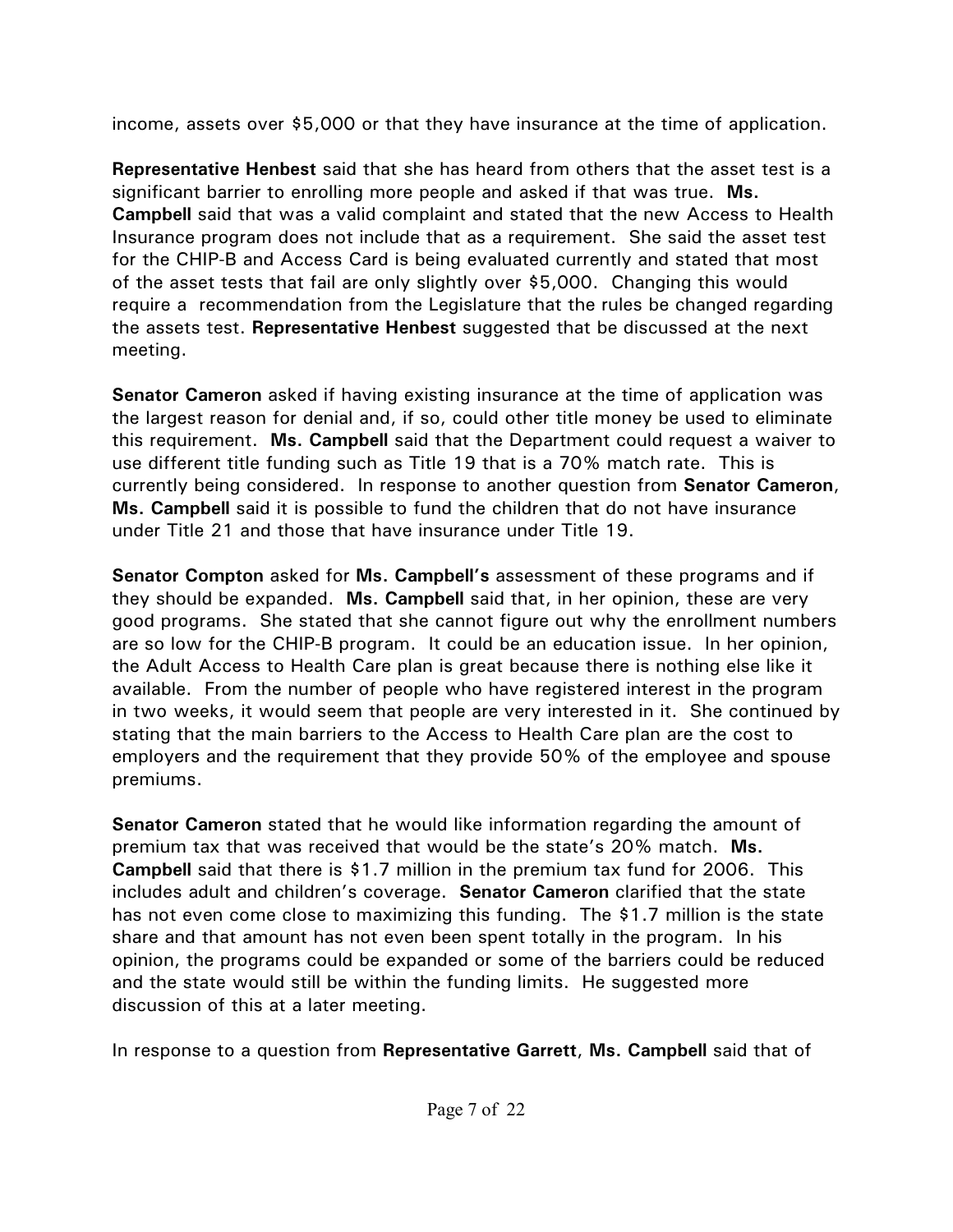the number of qualified applicants, the number that also qualify for Medicaid is not as high as expected. She said she would get that report to the Task Force.

**Julie Taylor**, Blue Cross of Idaho, introduced **Jerry Dworak**, Senior Vice President and Marketing Officer for Blue Cross of Idaho, to discuss market trends. **Mr. Dworak** explained that when discussing market trends in health insurance, most of the conversation involves cost. Health care costs make up about 15% of total payroll for employers who provide coverage for employees. Health insurance costs are rising at a rate of 4 times the general GDP and 5 times the rate of pay increases.

**Mr. Dworak** explained that Blue Cross has projected the average cost increase in premiums to be about 13%. Their increase varied from about 10% to 12%. For Idaho, the health care premium costs were actually lower than the rest of the region in which the state is grouped including Montana, Colorado, Wyoming, Nevada, Arizona and New Mexico. Idaho is approximately 12% below the rest of the region and about 20% below the rest of the nation. In response to a question from **Senator Cameron**, **Mr. Dworak** said that if administrative costs were included in these comparisons, Idaho's costs could actually be 20% below the rest of the region.

**Mr. Dworak** explained that medical trend is what drives the cost. Trend is not inflation; it takes into account cost, cost shifting, technology and utilization. Costs, which includes the fees being paid to providers for the same procedures as last year at Blue Cross, have increased 4%. Utilization increased 3%. This is a result of people going to the doctor more often and having more tests done. Direct consumer advertising also contributes to utilization increases. Technology is the next factor. While technology contributes to allowing people to live longer, it is also expensive. This component increased 2%. Cost shifting is the final component; it increased 1.5%.

**Mr. Dworak** said that in order to lower trend, strategies need to be developed to help manage each of these components. Providers set their own fees and insurance carriers pay those fees. In order to save money, Blue Cross has developed a number of ways to pay providers that are not tied to retail price. In 1997, Blue Cross came out with a Preferred Provider Organization (PPO) through which customers get a discount if they go to doctors or hospitals that are part of the PPO. It worked very well in Idaho and provided an average savings of about 25%.

In response to a question from **Representative Henbest**, **Mr. Dworak** explained that the cost of pharmaceuticals is a separate entity but for this presentation he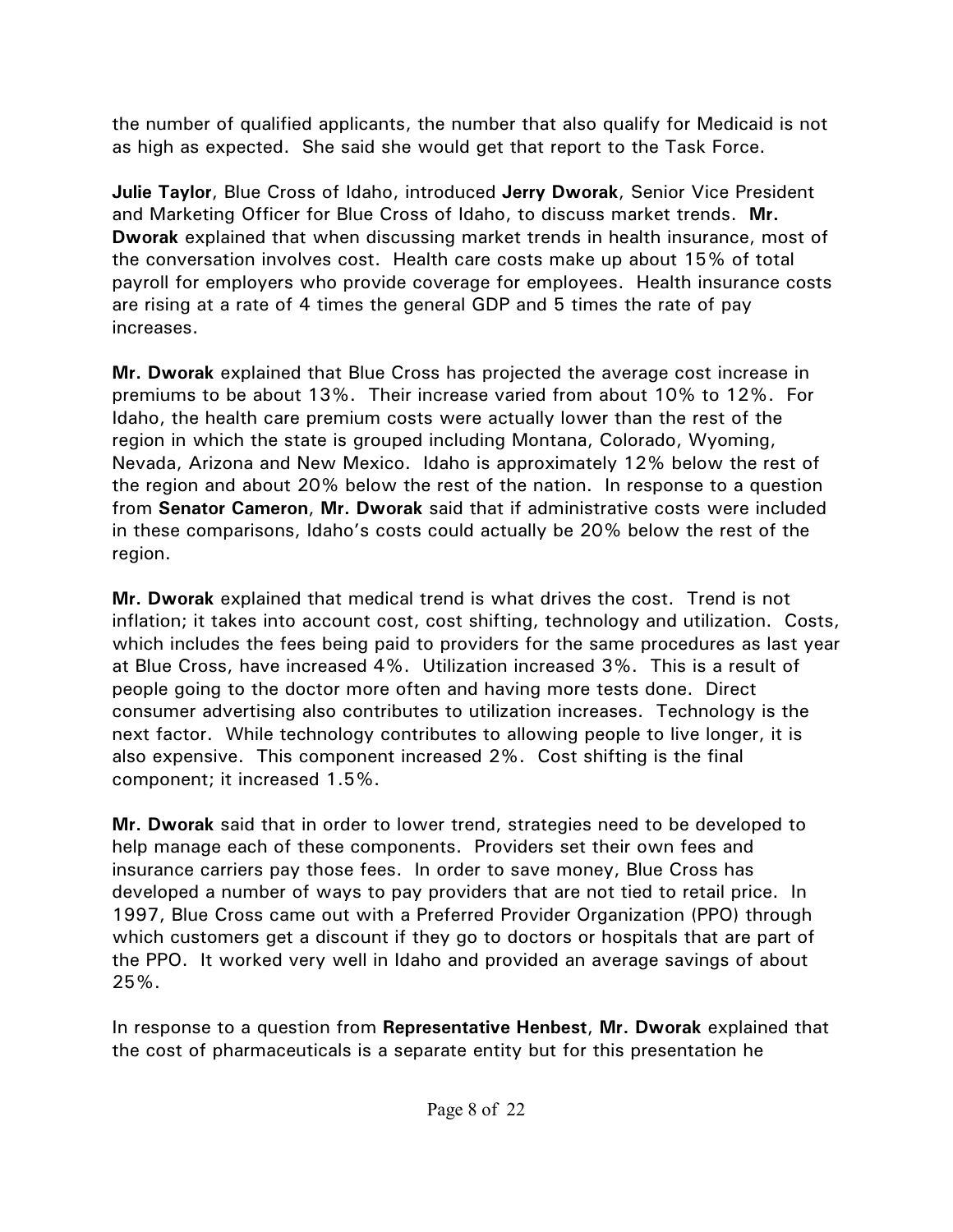included that in the cost component. He said that he would get the breakdown of pharmaceutical costs for the Task Force.

Utilization is the next component. **Mr. Dworak** explained that in almost all cases, 20% of the people use 80% of the benefits, so the focus needs to be on this 20%. Today the entity that is most able to manage people's health care is their insurance company due to the fact that people do not always have a primary care physician. Since people have to file claims, the insurance companies can track and identify people that are at risk for high cost claims. Then the carriers can develop plans for disease management. Managing the diseases before they get out of hand can save a lot of money. **Mr. Dworak** explained that they are encouraging providers to put preventative measures in the front end.

In response to a question from **Senator Goedde** regarding the effect advertising has on utilization, **Mr. Dworak** stated that studies have shown that 60% of the drugs used today are self-prescribed. People go the their doctors asking for specific drugs and the doctors prescribe them.

Technology is the next component. **Mr. Dworak** noted that technology is a great thing and it keeps people alive. On the other hand, it also contributes to utilization. One example of this is with imaging procedures. According to **Mr. Dworak**, the use of imaging procedures from 1998 to 2005 rose from 267,000 to 471,000. Blue Cross claims data shows that same trend. In order to limit this growth, Blue Cross has implemented a preauthorization program through the National Imaging Associates.

**Mr. Dworak** continued that cost shifting in Idaho is a huge issue. Idaho has a large population of uninsured and it is growing. This contributes to a lot of cost shifting to others. In order to combat this, Blue Cross developed a plan called Chamber Blue. This is a cooperative effort between providers, insurance companies and brokers. They asked these groups to offer a discount to try to get the uninsured into the system. This worked and the program offered is about 20% cheaper than the street rate for those that have not been insured for six months. This is offered exclusively to Chamber of Commerce employer members. This program emphasizes preventative care.

**Mr. Dworak** stated that the final initiative at Blue Cross of Idaho is quality. Just because the United States has the most costly health care in the world, this does not mean we have the highest quality of care in the world. Blue Cross has put \$2 million in a pool for hospitals. If those hospitals make certain procedural changes, documental changes and safety changes to provide a better quality of care, they can share in part of this money. This money is coming from a Blue Cross corporate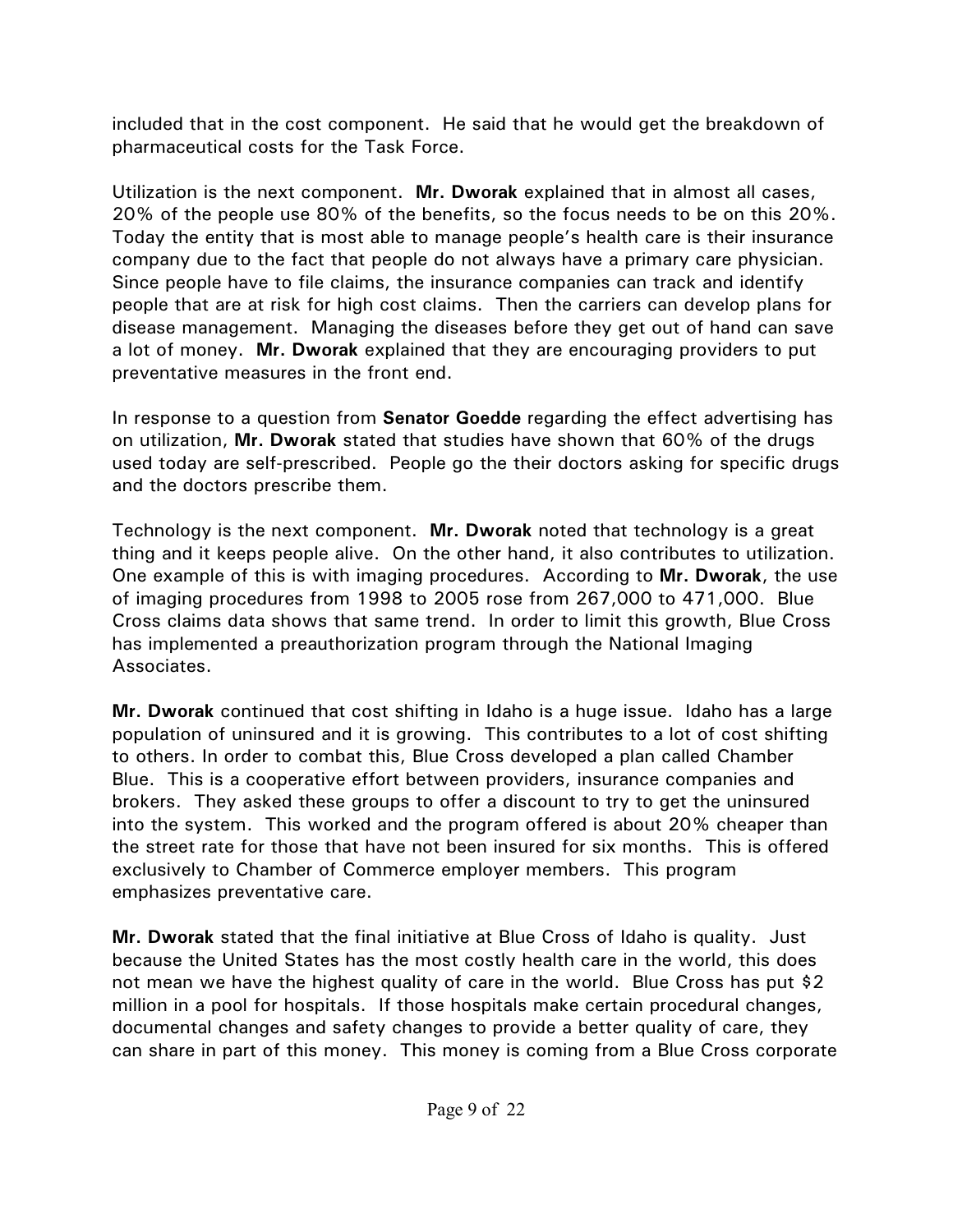surplus. They hope to expand this to the physician community next year.

**Representative Henbest** asked, regarding quality, how the average citizen finds out which doctors or hospitals have more reasonable rates. Mr. Dworak said that Aetna and some other carriers were the first to develop initiatives to address the quality issue. He noted that over the last six months, the medical directors of Blue Cross have been meeting to develop standards of quality with which to measure providers. These should be available sometime this month. The plan is to make this information available to the public.

**Senator Compton** stated that some other states have laws that require hospitals to post the costs for various procedures, and added that a Medicaid plan would look very similar to what has been discussed for private carriers. Twenty percent of the people still use 80% of the services. The challenges are also similar and that is to encourage health lifestyles and prevention of problems before they develop into more costly problems.

**Mr. Dworak** clarified that the uninsured data came from the U.S. Census Bureau. In response to a question from **Senator Cameron** about why Blue Cross thinks the uninsured population is growing, **Mr. Dworak** stated that the focus has been that the uninsured population is coming from the working poor. He added that a California study has shown that the uninsured population is actually coming from the high income and healthy population. This study showed that 32% of the uninsured in California have incomes over \$50,000 and the fastest growing segment of the uninsured have incomes over \$75,000. Seventy-five percent of the uninsured are employed, 40% are homeowners and 60% report having excellent or very good health. In his opinion, another factor that contributes to people being uninsured is an employer-based system that requires an employer to contribute a significant amount to cover employees and their families. In many cases this is too expensive and employers decide not to offer coverage and many families choose not to pay for individual coverage. Development of more non-traditional products is necessary in order to attract these people back to insurance coverage.

**Representative Henbest** commented that **Mr. Dworak's** presentation showed that Idaho has lower cost premiums than other surrounding states, but it also showed that Idaho is eighth in terms of its uninsured population. In her opinion, this shows that Idaho health insurance is still largely unaffordable.

**Tim Olson**, Regence Blue Shield of Idaho, introduced **Norm Varin** to continue the discussion of market trends in health care. He also introduced **Mark Banks** as part of the Blue Shield team in charge of compliance. **Mr. Olson** noted that **Lyn Darrington** of the Gallatin Group is still part of the Blue Shield team as a contract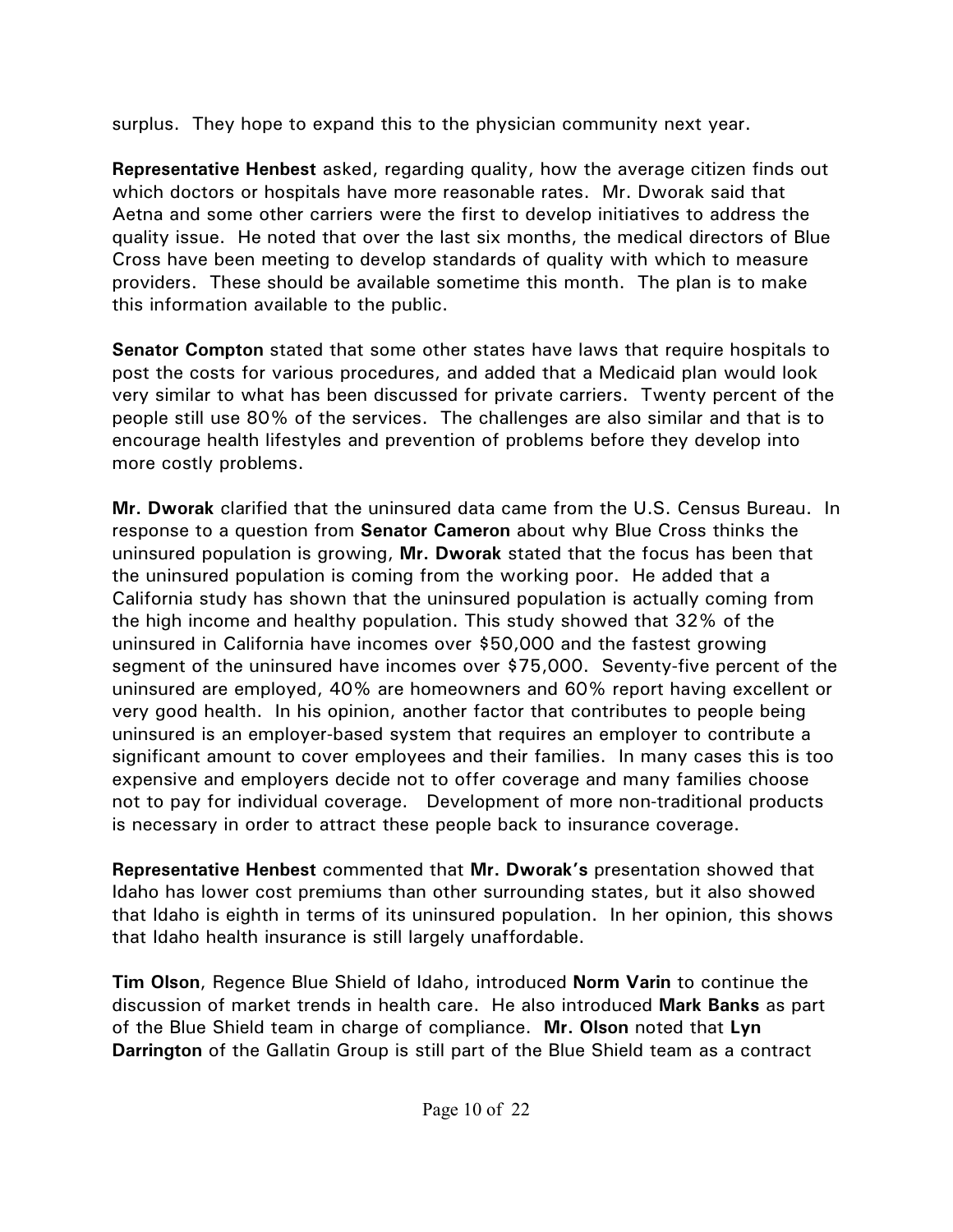lobbyist.

**Mr. Varin** stated that his presentation would include more general issues that are taking place in health care that affect Idaho and surrounding states. He said that people are uninsured today because it is unaffordable, not just in Idaho but across the nation. The average employee premium per family nationwide is \$10,000 not including a deductible, co-insurance or copay.

Prevailing trends in health care are as follows:

The number of uninsured people is increasing

**Mr. Varin** said that recent information shows the average uninsured population for the nation is about 18%; Idaho is around 20%.

Aging population

There are about 35 million people in the United States that are over age 65 and in the next 25 years that number will double. Therefore, there will be increases in serious diseases such as cancer. In his opinion, the health care system is not prepared to handle that today.

 $\blacklozenge$  Insurance premiums are stabilizing

This means the rate of increase is predictable and fairly low. This does not mean they are affordable or decreasing.

Cost trends still exceed the normal non-medical CPI by about 4 times.

**Mr. Varin** explained that the factors that are driving the increases in trend include general inflation (CPI), drugs, medical devices and medical advances (technology), rising provider payments, increased consumer demand, government mandates and regulation, the impact of litigation and risk management. **Mr. Varin** explained that trend is the annual change in cost from one year to the next and noted that since his presentation did not specifically address this issue, these factors might be discussed in depth at a future meeting.

**Mr. Varin** continued by stating that employers, the government and carriers all respond to the prevailing trends. The employer response is important because about 65% of Idahoans are under employer insurance, while fewer than 10% are in small group or individual coverage. The majority of what is driving decisions about health care is coming from the employer market.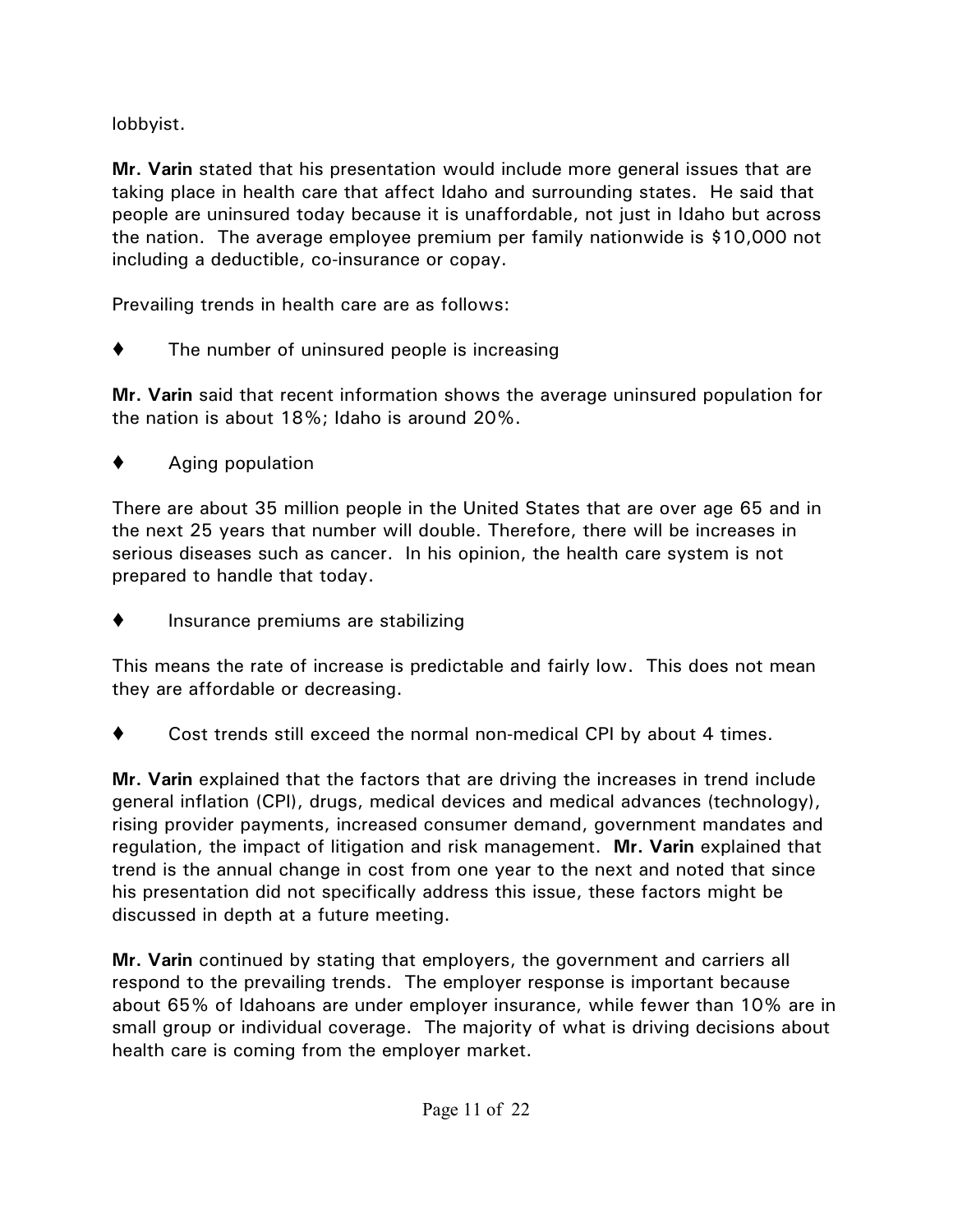**Mr. Varin** noted that employers' historical response to rising costs has been to pass it on to the employee through increased premiums, increase out-of-pocket amounts, providing self-care information or reducing or eliminating coverage altogether. The new response by employers has been to band together and take a public stance demanding quality care. Today employers are becoming more involved in employee health. Employers are also moving toward a more consumer-directed health care. According to **Mr. Varin**, one Northwest company has reached an agreement in which its employees must earn points for leading health-conscious lifestyles; those who refuse to complete a confidential health questionnaire or fail to earn enough points must pay substantially higher rates for health care coverage. In his opinion, this is something that is going to become more and more common.

**Mr. Varin** continued that the government response to rising costs has been to start offering health savings accounts. It is estimated that about 32% of large employers will be offering some sort of health savings account product to employees. The federal government is also trying to give people tax credits for signing up for health savings accounts. Another government response includes mandated coverage. This means mandated universal health care coverage. Maine passed an act in 2003 that is expected to cover all of their residents by 2009. California and Massachusetts also have similar legislation. Uninsured subsidy programs are also a response by government to rising health care costs and will continue to expand. Lastly, **Mr. Varin** noted that HIPAA continues to play a role in stemming the cost of health care and will play a larger role in the future regarding electronic medical records.

**Mr. Varin** noted that Medicare is developing a pilot program for doctors and hospitals to pay for hospitals. Some of this standardization has shown positive impacts. In his opinion, if Medicare is doing this, it will trickle down through the system.

The carrier response is very similar to the others. It includes more emphasis on the consumer-directed health care. According to **Mr. Varin**, all carriers in Idaho have some form of health savings account. Information transparency is something the Regence Blue Shield is dedicated to. In their opinion, consumers have been insulated from the actual cost of health care and, in the future, information will be available to show consumers exactly how much it will cost them for certain procedures. Another response by carriers is more proactive involvement in patient care. This means paying attention to a person's health before it gets serious.

**Mr. Varin** summarized that overall, the system needs to be simplified by providing transparent information so everyone knows how much it will cost for health care. Another way to simplify is through innovative solutions that may not be allowed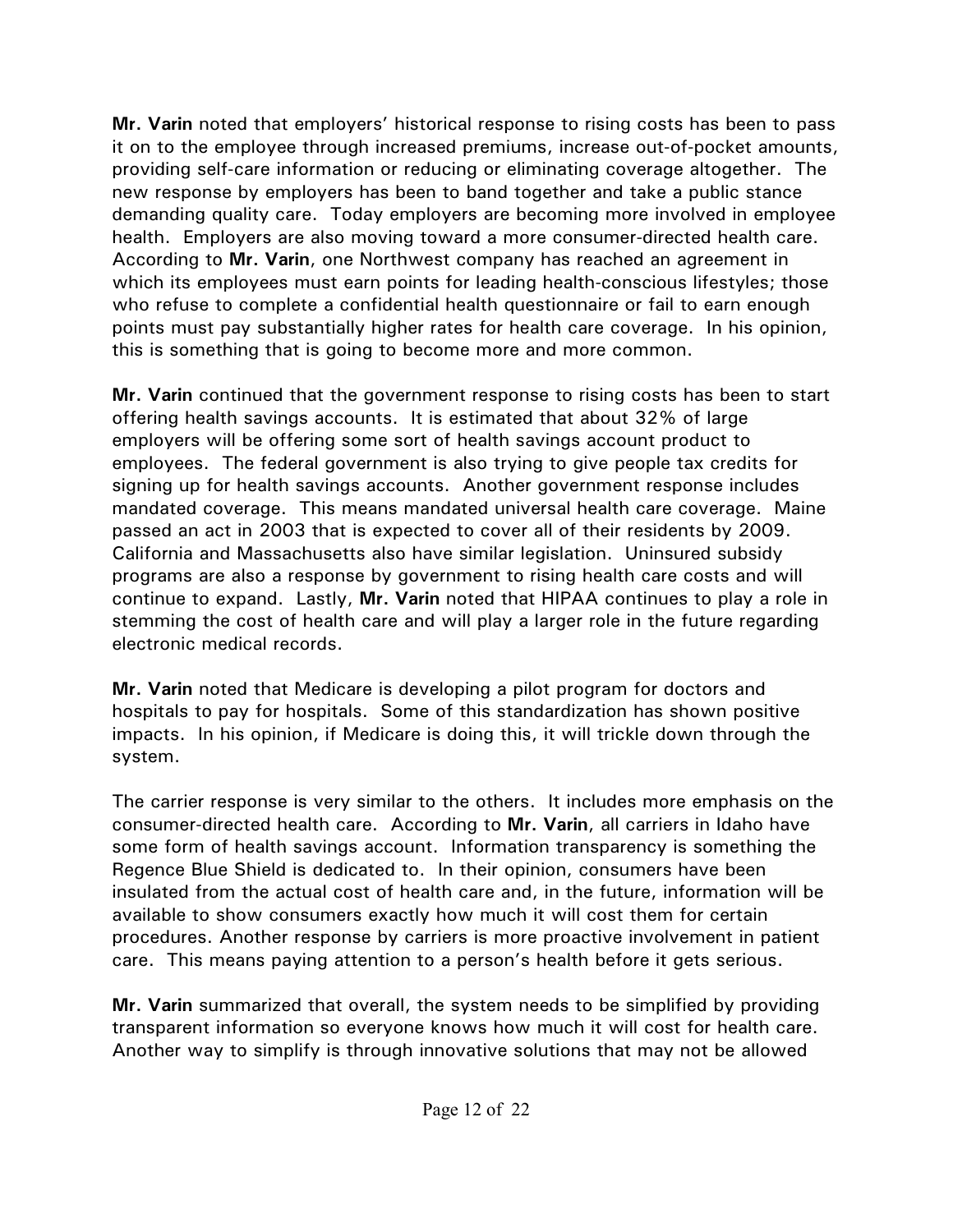under current laws. The final step to simplifying is accountability. Everyone that uses health care needs to be accountable.

**Senator Corder** asked who bears the greatest burden of the shift as a result of the uninsured. **Mr. Varin** explained that cost shifting comes largely as a result of what Medicare and Medicaid reimburses the providers. Since provider costs are higher than what is received from Medicare or Medicaid, the charges the private providers pay are higher. Some of this expense is also written off as bad debt.

**Representative Henbest** commented that cost shifting also impacts the uninsured in terms of the bill they pay. This is because they do not have any ability to negotiate a discount. Thus, their bill is actually much higher than the bill for someone with Blue Shield or Blue Cross insurance, due to their negotiating power. **Mr. Varin** agreed.

In response to a question from **Senator Corder**, **Mr. Varin** said that about 7% to 8% of the market has individual coverage. These premiums are higher than small group or large group insurance, but because the benefits offered are less, the premiums can go down.

**Senator Cameron** clarified that depending on the product line offered, there are times when it is cheaper to be in the small group market rather than in the individual market. This has not always been true. There was a time when a number of small employers shifted away from small group coverage and encouraged their employees to purchase individual policies. The difference generally has to do with the rating and individual health conditions of the individuals in the group. In some groups, a young male would be able to get cheaper insurance with an individual plan. In his opinion, there is no attempt by the carriers to penalize people purchasing individual coverage. It is actuarially defined based upon utilization and health conditions. **Mr. Varin** said that to some degree there is an incentive for carriers to have more people insured to help cover the higher cost claims.

In response to another question from **Senator Corder**, **Senator Cameron** stated that carriers tend to group their products into pools that are fairly representative of either the product or the customer base they are trying to achieve, such as large group, small group or individual pools. This is one factor in the individual rate but another factor in that rate is the actual health condition and utilization of the individual. He has seen a number of situations where husbands and wives each have separate coverage due to one of them having a more favorable health condition and being able to get much lower premiums. **Senator Cameron** suggested that a more detailed explanation from the carriers as to how they develop their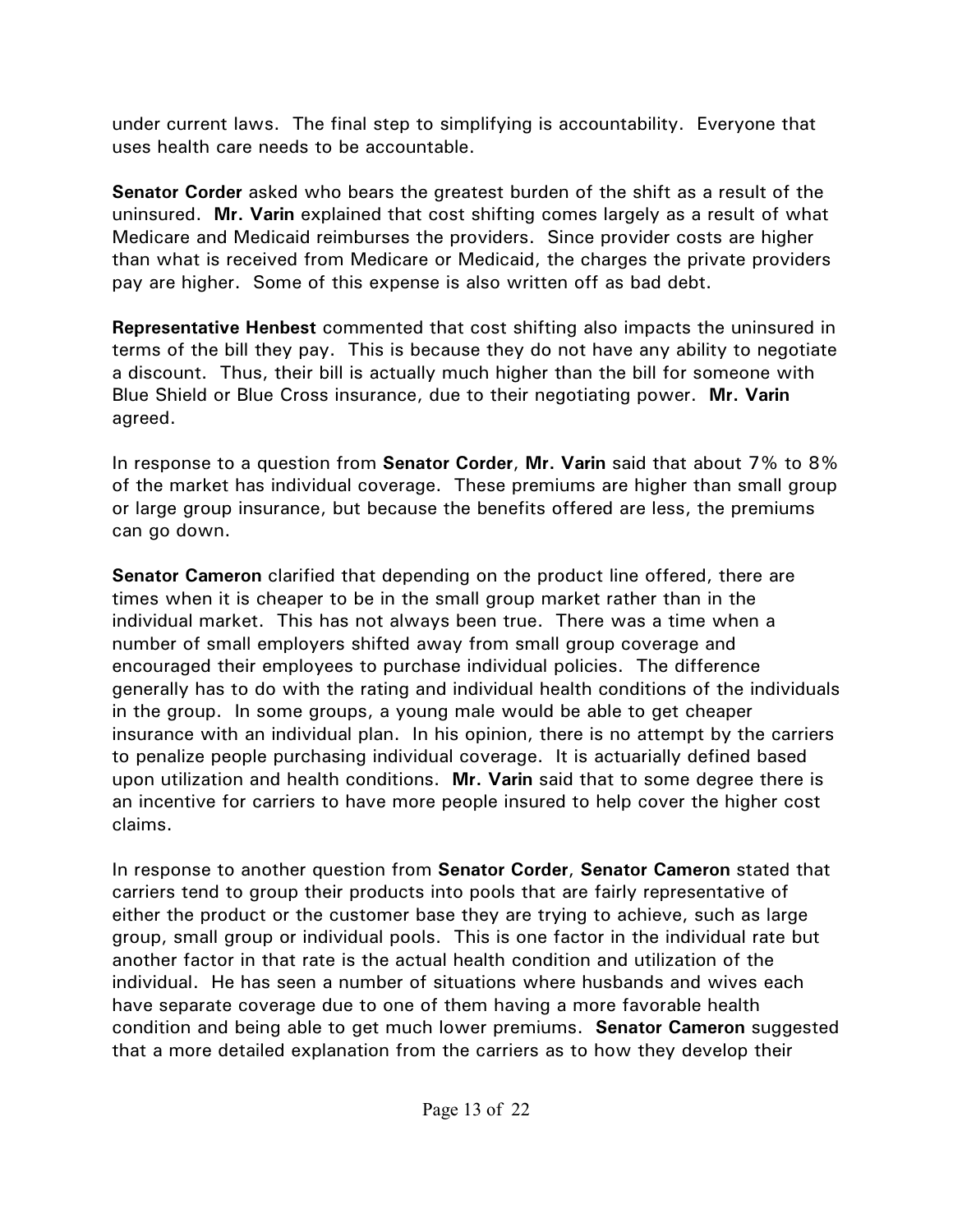rates be given at a future meeting.

**Representative Henbest** suggested discussing community ratings also. **Senator Cameron** explained that community rating had been done in the past but this seemed to penalize the younger, healthier people thus causing them to decide not to have health insurance. Community rating reduces the rate for the older, less healthy citizen and requires the younger, healthier citizen to pay more.

**Laren Walker**, Ameriben Solutions, gave the Task Force an update on the high risk reinsurance pool. He distributed a handout that included the balance sheet up to April 2005. A copy of this handout is available at the Legislative Services Office. He explained that Ameriben Solutions is the third-party administrator of health insurance plans in the western United States and for corporations and universities. They also administer the State of Idaho Individual High Risk Pool.

**Mr. Walker** explained that the high risk pool was formed in 2000 due to the challenges the state faced with the uninsured population. This pool was formed to address specifically some of the high-risk uninsured individuals that struggle to get coverage through a traditional insurance mechanism. The purpose for this pool was to create a stable funding mechanism for these high risk individuals. There is some subsidy that helps cover the cost of insuring these people.

**Mr. Walker** continued by stating that the funding mechanism provides for several different revenue sources. The first source is premiums. Carriers who have individuals in the high risk pool have the opportunity to reinsure these individuals into the pool. They pay an established premium for this reinsurance. The mechanism is through premium tax dollars. A portion of those dollars is directed to the program. If there is any shortfall after that, the final mechanism would be to assess insurance companies that do business in the state of Idaho.

**Mr. Walker** stated that due to the nature of the program, the claims can fluctuate dramatically. Currently, there are only between 1,300 and 1,500 people in the program but since they are very high-risk individuals, claims can be very high. The plan currently has excess cash available due to a study that was done that estimated how much money such a program would need to be able to effectively pay the potential claims.

**Mr. Walker** clarified that there are several different plans available to individuals as they look at the high risk pool. There is a Basic, Standard, Catastrophic A and Catastrophic B plan. The board is actually looking into introducing a type of Health Savings Account product into this pool. These plans range from a lifetime maximum of \$500,000 to \$1 million; the deductibles range from \$500 to \$5,000.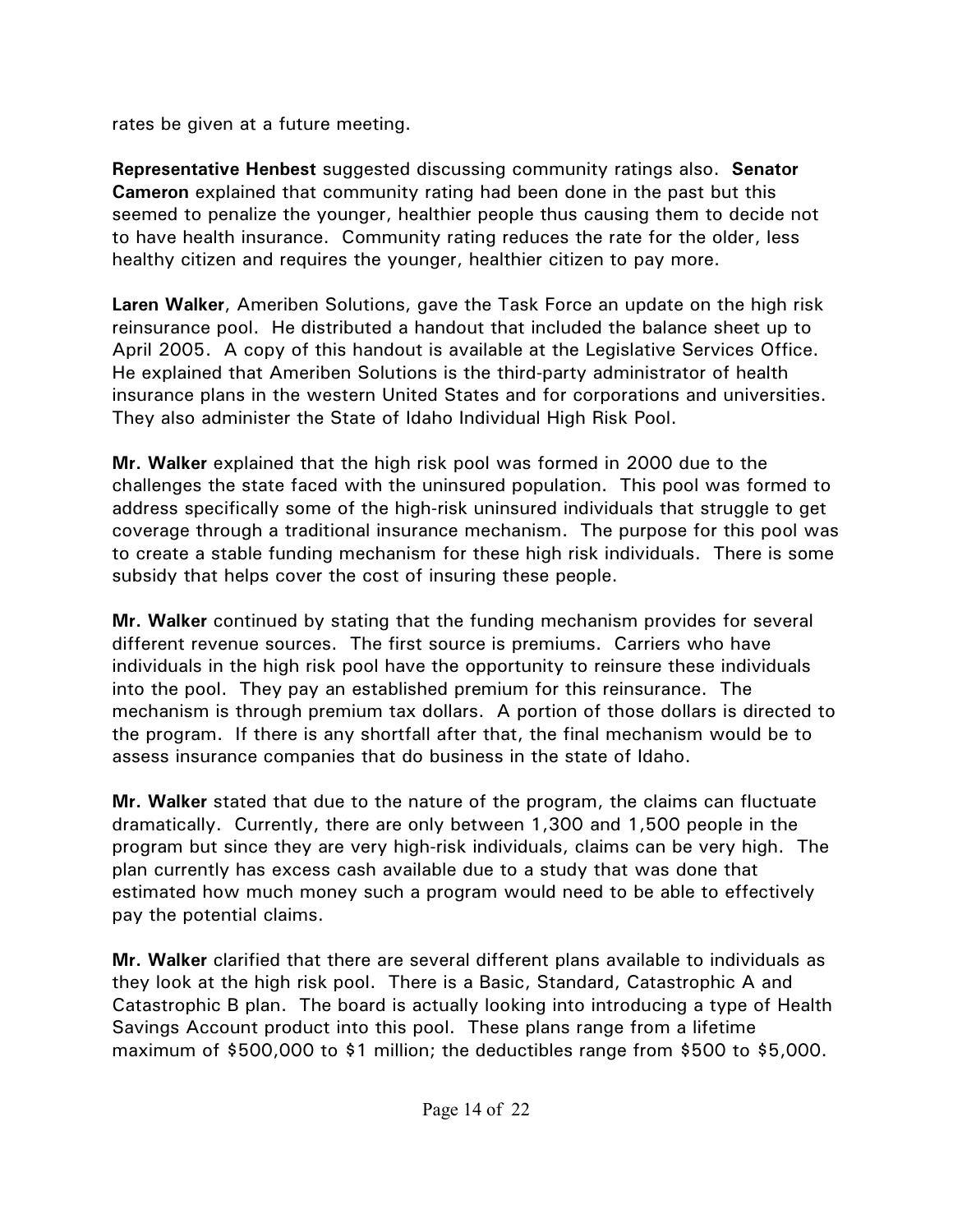The premiums associated with these plans are actuarially determined annually and are a factor of the other carriers' premium rates.

**Mr. Walker**, in discussing the balance sheet, stated that as of April 2005, the program has \$7,838,830 in cash and investments. The study that was done to estimate the amount of money needed to pay potential claims provided for \$19 million. The liabilities in the plan include an estimated amount for claims that have been incurred but not reported (IBNR). This is actuarially determined at each year end. He clarified that this means that there are claims at the providers that the program is responsible for that have not yet been reported.

**Mr. Walker** explained that this plan also currently has about \$6.9 million in deferred state tax funds. These are moneys that have been received into the pool from the premium tax dollars that have not yet been used by the program. These are available to be able to fund the claims that are coming in. This number is also felt to be low compared to what would actually be needed by the program. In response to a question from **Representative Henbest**, **Mr. Walker** explained that the reason the deferred state tax funds are listed as a liability is due to the fact that those funds are only there for the purpose of funding the program. If the program was shut down, those funds would probably go back to the state in some capacity.

**Mr. Walker** stated that the premiums that are paid by the carriers in order to be able to reinsure these individuals into the plan are coming into the plan at a rate of about \$183,000 a month for a year to date of \$712,000. This has grown since 2004. Claims being incurred are about \$241,000 per month for a year to date of about \$1.1 million. These numbers, compared together, show that if the program was relying on premiums alone, the program would be running at a significant deficit. Since January 2004, the lives covered under the program has been on a gradual incline from 1,300 up to about 1,500. In his opinion, a large majority of these people would not have insurance coverage were it not for this reinsurance pool.

In response to a question from **Representative Black**, **Mr. Walker** clarified that the high risk insurance pool is a reinsurance mechanism. In other words, the carriers are paying the front line claim and then they are submitting those to the pool for reinsurance.

**Senator Goedde** asked if the reserve for future known claims is included in the IBNR for the pool. **Mr. Walker** said that was correct. Each month the carriers submit claims to the pool and those are the current month claims expense. The IBNR covers the unknowns that might be sitting at the carrier or at the providers that have not submitted. **Senator Goedde** asked if any type of evaluation of claims was done. **Mr. Walker** said the evaluation was not done by the high risk pool. He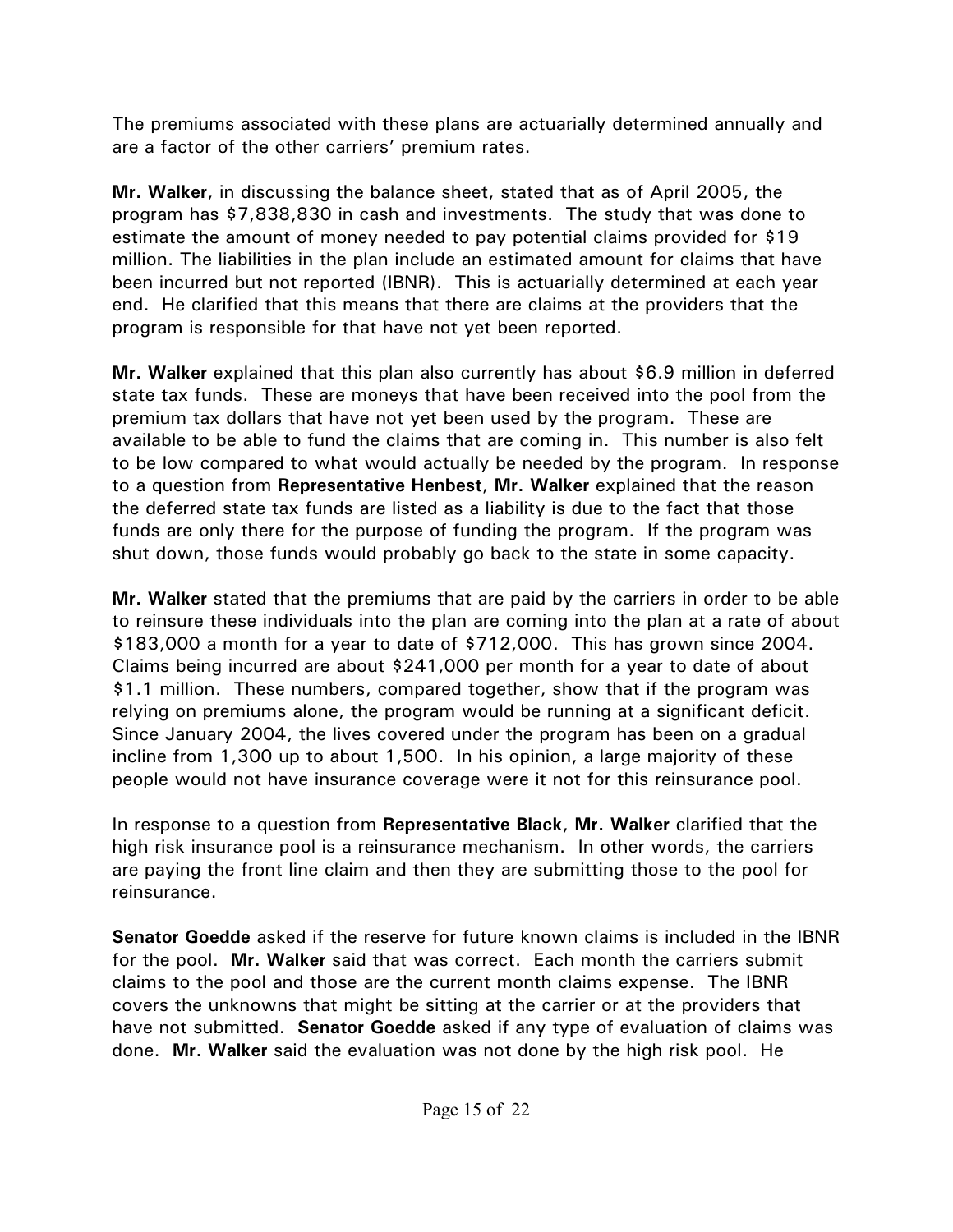suspected that since the carriers pay the front line claims, they would do this.

**Representative Henbest** said that it was her understanding that these individuals pay a premium to a carrier and that the premium is then ceded to the high risk pool. **Mr. Walker** clarified that the premium the individual pays goes to the carrier and another premium is paid by the carrier to reinsure those individuals. The amount the carrier pays is less than what the individual pays to them initially for coverage. **Hyatt Erstad** explained that these rates are set by statute and all carriers pay the same rate. **Representative Henbest** asked if the carriers keep a small amount of these premiums for administration costs. **Norm Varin** said that 40% to 50% of the premium that is paid to the carrier has to be paid to the reinsurance pool for premiums. The remainder stays with the carrier but the carrier has a liability of about \$7,500 per person. This money is used to pay claims up to that amount.

**Mr. Erstad** noted that the High Risk Board is made up of a great group of volunteers that includes consumer representatives, carrier representatives and people within the industry as well as legislators. With the help of the Department of Insurance, the Board runs in an extremely efficient manner and, in his opinion, this is a great program for the citizens of the state. The rates of this program are very competitive with the rates of the open market. He noted that one concern is that since actuarially claims costs are increasing, the pool is at risk for really large claims.

**Representative Henbest** said that even though premiums are competitive, they are relatively high. She said that some states with high premiums for individuals have added needs-based subsidies to their high risk pools. She asked if the Idaho pool has discussed that. **Mr. Erstad** said that it is his understanding that currently the rates fall within the median of all rates. **Mr. Varin** added that a person qualifies for the high risk pool if their rate exceeds the high risk pool plan rate, thus saving them money. These rates are actually set fairly close to the new business rates in the market.

**Shad Priest**, Department of Insurance, was introduced to give an overview of the Gem Plan. **Mr. Priest** explained that the Gem Plan is an employer-sponsored health plan. The most common type of employer-sponsored plan is where the employer purchases a health insurance policy that covers the employees and their families. In this case, the insurer takes on the risk and collects the premium. If the insurer becomes insolvent, the plan is still covered by the Idaho Guaranty Association.

**Mr. Priest** continued by stating that the second broad category of employersponsored health plans are self-funded plans. With this type of plan, the employer and employees pay money into a fund to cover the cost of the employee health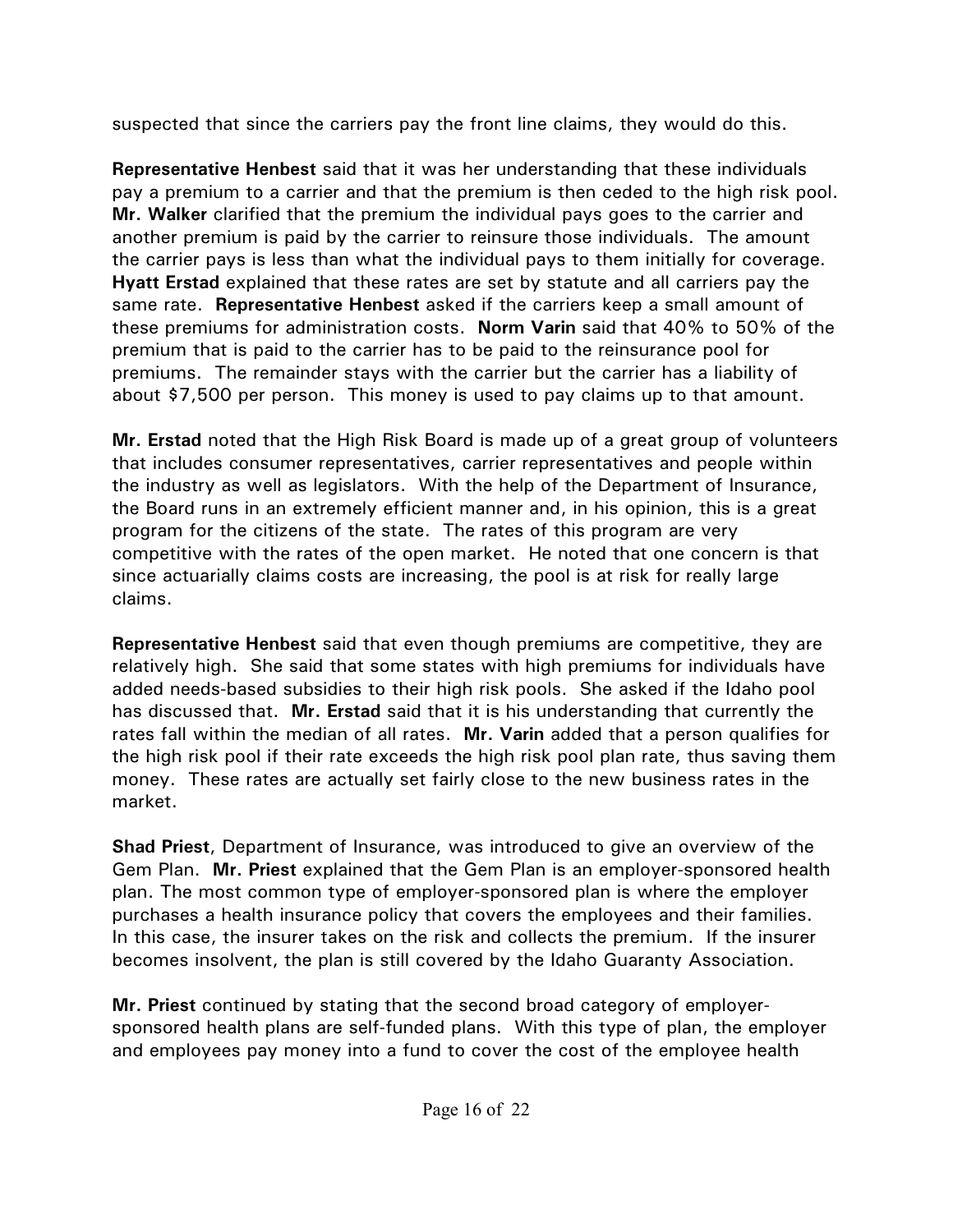care benefits. In this type of plan, the employer essentially takes the risk of providing those benefits. Generally, employers hire a third party administrator to take care of administering the fund, reviewing claims, processing the claims and authorizing payment of the claims. In addition, in order to offset some of that risk, the employer usually purchases stop loss insurance that kicks in if claims exceed a set threshold amount.

**Mr. Priest** explained that the Gem Plan is comprised of a group of counties that have entered into a joint powers agreement to self fund health benefits for their employees. This type of self funded plan is sometimes referred to as a Multiple Employer Welfare Arrangement (MEWA). In the regulatory scheme, nearly all self funded health care plans are subject to federal oversight that consists mainly of voluntary reporting through ERISA unless they are sponsored by state or local government entities. Since the Gem Plan is comprised of a group of counties, thus local government entities, the Gem Plan is not subject to federal oversight.

**Mr. Priest** stated that Idaho's insurance code also contains a chapter that regulates self funded employer plans. This chapter requires that they register with the Department of Insurance, use properly administered trust funds to hold funds set aside to pay employee benefits, be actuarially sound and be subject to examination by the Department of Insurance for compliance. The Department of Insurance has taken the position that these state laws apply to both single employer self funded plans and multiple employer self funded plans. However ERISA (the federal law) says that states cannot regulate, as insurance, a single employer self funded health plan such as Albertsons or Micron. Multiple employer plans are regulated by ERISA, but because there were so many problems with these plans going broke or committing fraud, in the 1980s Congress passed a law subjecting these plans to both federal and state regulations.

**Mr. Priest** summarized that Idaho's self funded insurance chapter applies only to single employer plans not regulated by ERISA, meaning generally governmental plans and multiple employer plans. He noted that in 2001, Idaho passed an amendment to the self funded insurance code that exempted any self funded health plan administered by or for any county of this state from the registration requirement. In this case, the Gem Plan is not subject to state regulation either.

**Mr. Priest** stated that the Gem Plan operates pursuant to the joint powers agreement entered into by participating counties. The Department of Insurance's legal staff concluded that the Gem Plan is entitled to operate as a self funded, multiple employer plan and that they are not subject to state regulation as long as they only cover counties. Since the Gem Plan is not subject to regulatory oversight by the Department, Mr. Priest stated that he would not be able to answer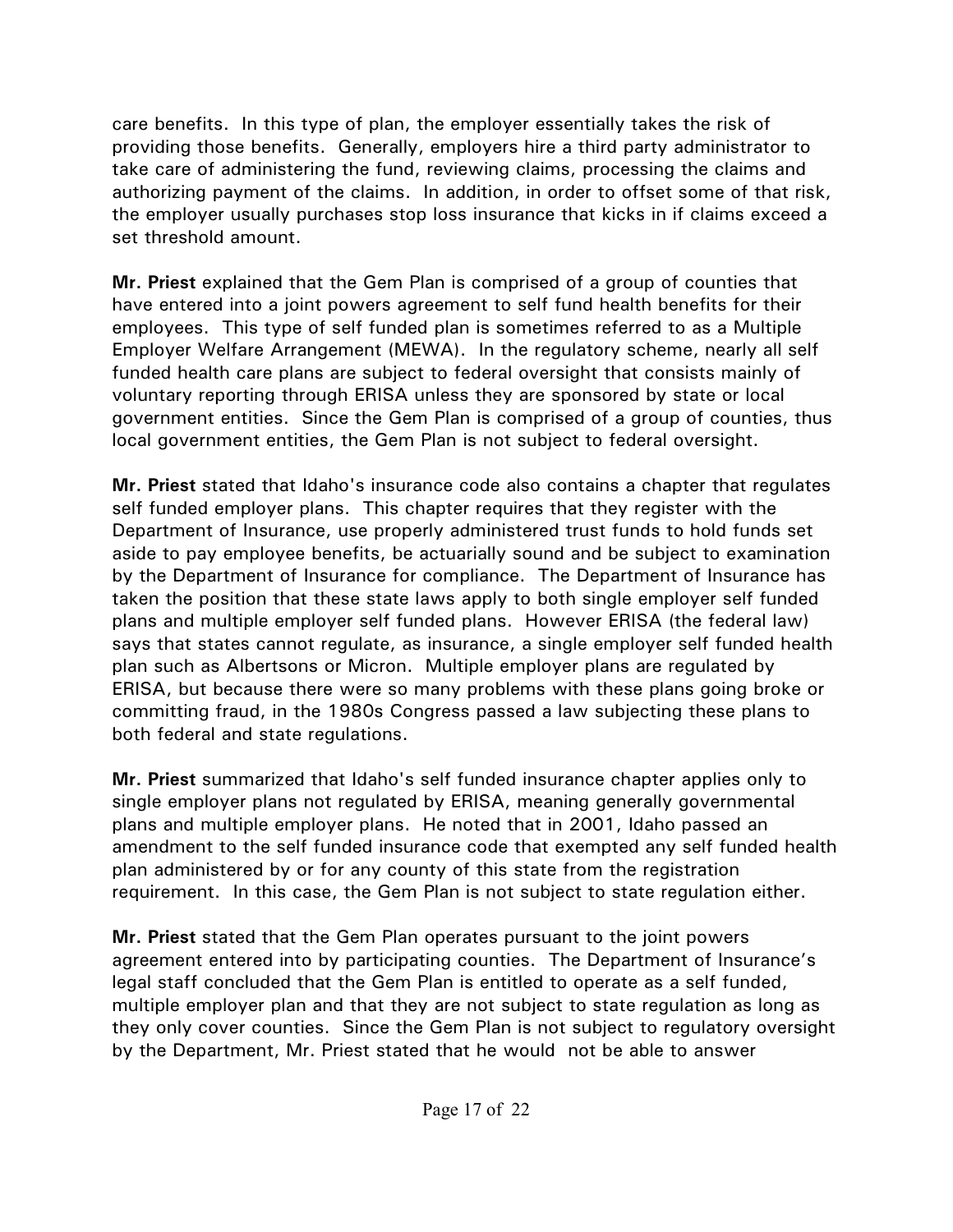questions regarding the number of participating counties or their financial condition.

**Senator Goedde** asked if the Gem Plan would be characterized as a MEWA. **Mr. Priest** said that, as he understands the definition of a MEWA, the Gem Plan would qualify as one but since a MEWA is defined in federal law and the Gem Plan is not regulated by federal law, there are arguments that it is not. At this time, in Mr. Priest's opnion, there is no entity that actually oversees the Gem Plan other than the actual counties that are participating.

**Representative Black** asked what would happen under a regular multi-funded plan if one of the companies goes bankrupt. **Mr. Priest** said that typically the other companies would be obligated to continue to pay benefits for employees of the bankrupt company. It would depend on how the plan was originally designed. If a county were to drop out of the Gem Plan, it is Mr. Priest's assumption that coverage would cease, but it would depend on how the plan was designed.

**Senator Cameron** said that in reality the lack of regulation for this plan is not a good thing because most of the regulations are designed for consumer protection. He asked for clarification of consumer protection provisions and regulations that a traditional fully insured plan would have to adhere to.

**Mr. Priest** explained those protections would include prohibitions on preexisting condition exclusions. For someone coming from one plan to another, federal and state laws impose certain limitations on the plans ability to exclude conditions from coverage. If someone had coverage for a heart condition, they would be entitled to move into the new plan with the same coverage. Absent that protection, the plan can exclude that condition for a period of time as a preexisting condition. There are examples for coverage of newborns that immediately get into the plan without having a waiting period. **Mr. Priest** added that there are strict requirements for reserves even in the self funded arena.

**Senator Cameron** suggested having a discussion at a future meeting of the differences between fully insured, self insured and the Gem Plan and where the consumer protection issues are. He would like this to include issues such as mammogram coverage and the ability for plans to carve individuals out of coverage.

In response to another question from **Senator Cameron**, **Mr. Priest** explained that if someone had an issue with payment or nonpayment of claims and was covered by a single employer self funded plan, there is not much the Department of Insurance can do. The Department can help if they are covered by a multiple employer self funded plan or an insured plan. Once a plan is registered with the Department,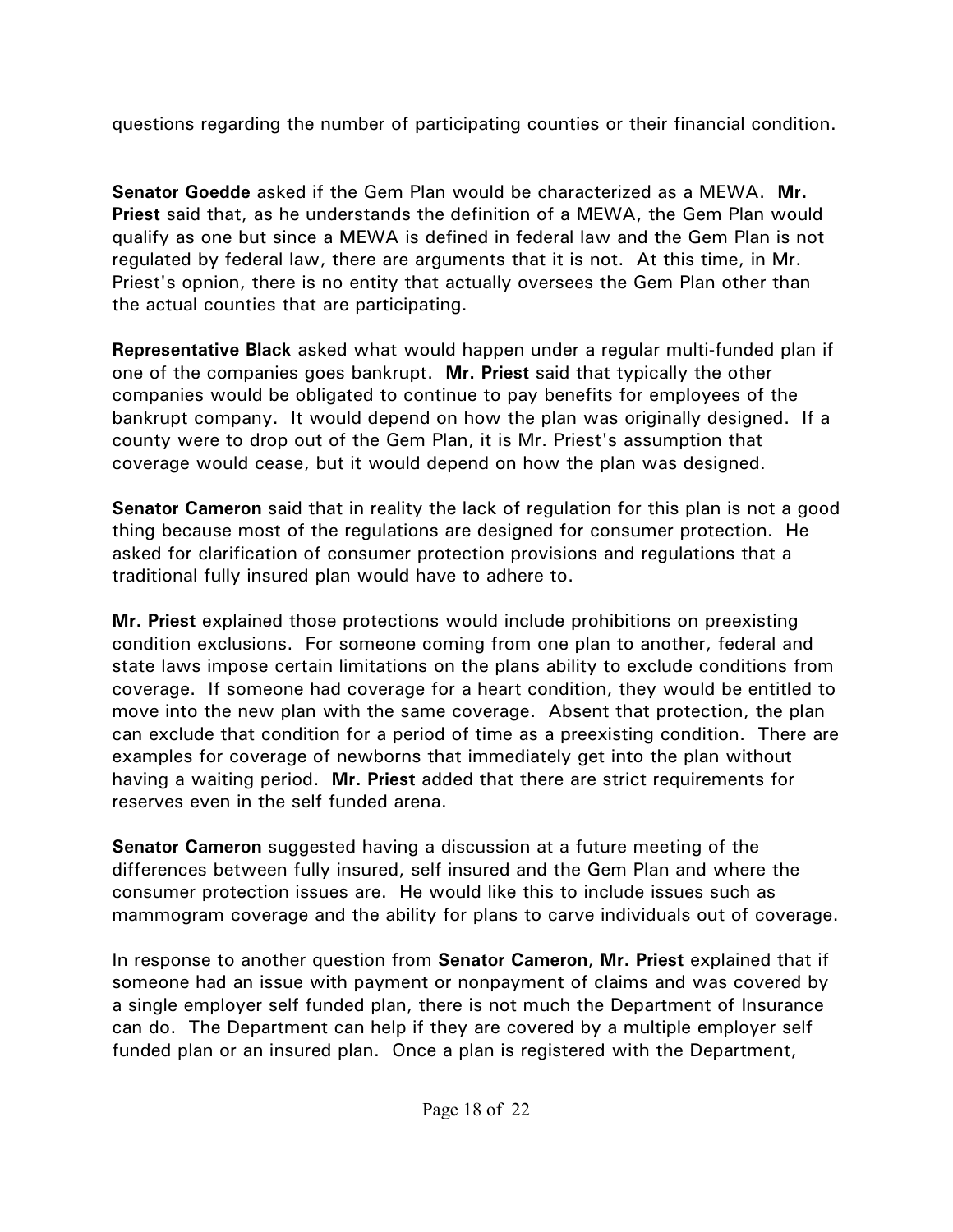they have enough leverage to be able make sure such a plan is in compliance with the law. According to **Mr. Priest**, this is difficult to answer for the Gem Plan because the state enforces some HIPAA requirements but he is not sure if these even apply to the Gem Plan. In his opinion, state consumer protection laws do not apply to the Gem Plan since it is not regulated.

**Senator Cameron** asked if there were any known complaints that had been filed against the Gem Plan. **Mr. Priest** stated that as far as he was aware, there have been two complaints that had been resolved before they became formal complaints.

**Senator Cameron** said that one of his concerns has been the ability of the reinsurance carrier of the Gem Plan to carve out individuals or family members who may experience high claims. He asked if there are any disclosure requirements as to what is covered and how safe such a plan is. **Mr. Priest** said that the Department has no way of knowing the financial condition of the Gem Plan. He stated that in general terms the Department's experience with multiple employer plans has not been good. Requiring regulation of these plans, in his opinion, would be very helpful. Generally speaking, in **Mr. Priest's** opinion, an employee covered by a multiple employer self funded plan is not as secure as someone covered by a traditional insurance policy.

**Senator Corder** asked what would stop such a plan from voluntarily submitting to regulation. **Mr. Priest** said nothing would prevent this but there would also be nothing stopping them from withdrawing from the voluntary regulation. In response to another question from **Senator Corder**, **Mr. Priest** stated that a company could volunteer to have their financial solvency audited by the Department but if the Department told them they were underfunded, there would be nothing that would actually require them to do anything to alleviate the situation.

**Senator Goedde** noted that he remembered from a discussion with the Gem Plan people that there was an instance where they continued to cover someone that had been carved out by their insurance without the protection of the reinsurance pool. In his opinion, this could be disastrous. **Mr. Priest** agreed that is very risky.

**Representative Henbest** asked if the state employee health plan could opt out of the requirement to not carve out risk. **Mr. Priest** said it was his understanding that the state could opt out of those federal requirements.

**Representative Black** stated that it seemed that new legislation is the only way to actually require plans, such as the Gem Plan, to comply with regulations. **Mr. Priest** agreed.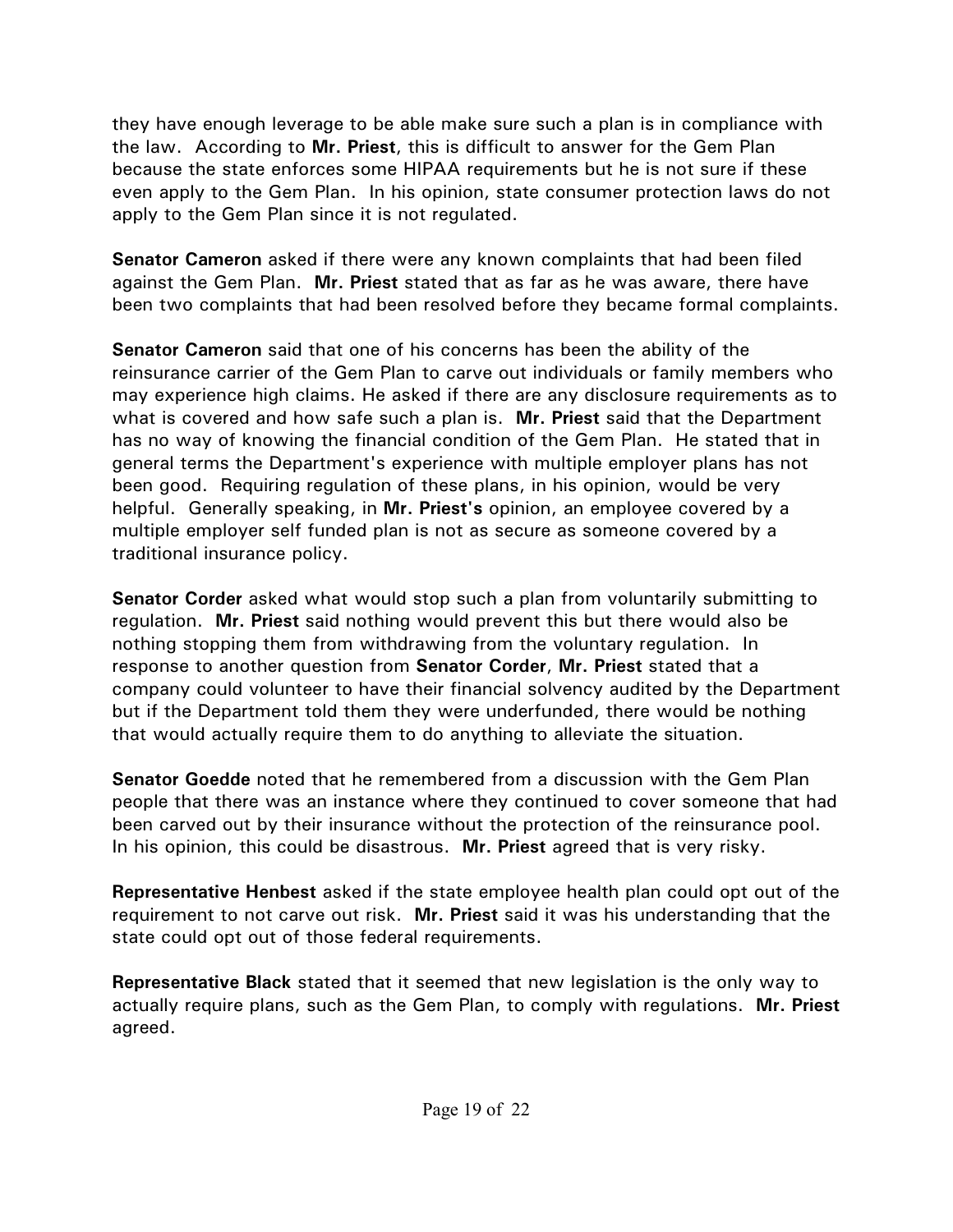**Senator Corder** asked what would happen if these plans were regulated and found not to have sufficient reserves. **Mr. Priest** explained that the practice is to sit down with the groups to address the problems while maintaining coverage for their employees.

In response to a question from **Representative Collins**, **Mr. Priest** said that the Gem Plan today is accountable to its members, county commissioners and the like. He would assume that those county commissioners would have an accounting firm look at the books to make sure the funds were solvent.

**Senator Cameron** suggested that the Task Force have full hearings regarding the issue of the Gem Plan. In his opinion, this is an issue that the Task Force needs to decide where that level of regulation needs to be. From his perspective, if it is decided that these plans do not need regulation, regulation of other carriers would also need to be looked at in order to treat all programs equally.

**Bob Seehusen**, Idaho Medical Association, was the next speaker. **Mr. Seehusen** explained that in the opinion of the Mental Health Task Force, mental health access and substance abuse treatment are hugely neglected issues in Idaho. In his opinion, this is the weakest link in Idaho's health care delivery system. He noted that in 2001, Idaho ranked 46th in mental health dollar expenditures with just \$46 per capita spent. That same year Idaho had the 7th highest rates of suicide per capita, with 210 adults and adolescents committing suicide. Suicide is one of the consequences of undiagnosed, untreated and under treated mental illness. Untreated substance abuse increases the likelihood of a suicide attempt.

**Mr. Seehusen** noted that the Idaho Department of Correction reports that 26% of inmates housed in Idaho's adult prisons have a mental illness and 44% of all Idaho juvenile offenders managed by juvenile corrections have at least one mental health issue. Mental health costs the Idaho Department of Correction \$1.34 million each year.

**Mr. Seehusen** continued by stating that while the population of the state has climbed in the past two decades, the number of inpatient psychiatric hospital beds at state hospitals has decreased and Idaho is designated as a Mental Healthcare Professional Shortage Area. The occupancy rate for Idaho state hospitals runs about 97%. As a result of the shortage of proper treatment facilities, emergency rooms end up seeing these patients at significant cost. In his opinion, in order to alleviate these issues, more crisis and 72-hour hold facilities are needed as well as more adequate funding for the Assertive Community Treatment teams. These teams could be used to monitor people once they are medicated and return home to make sure they are taking their medication properly. Home treatment is much more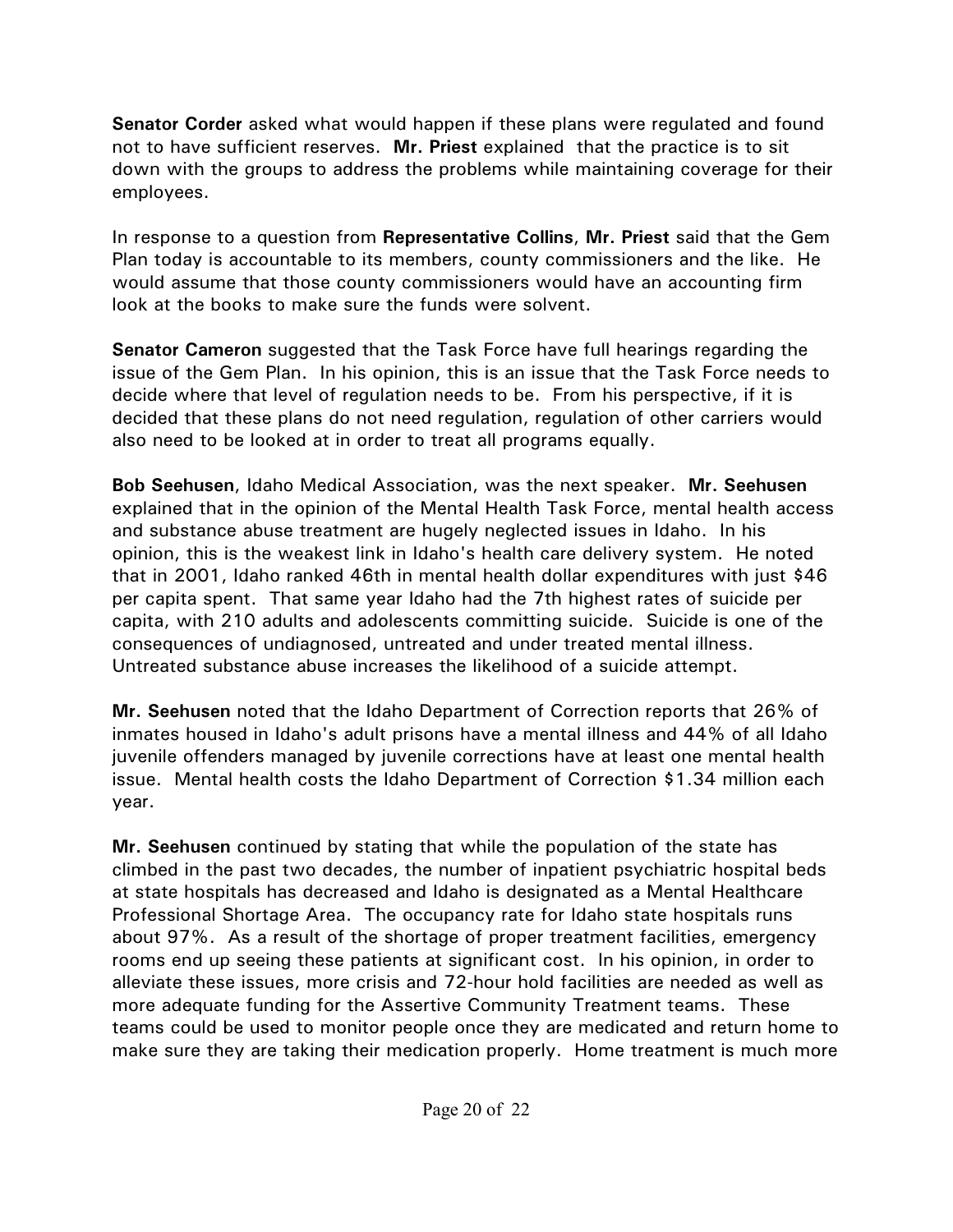cost effective than hospitalization. **Mr. Seehusen** stated that the cost of a private facility bed is \$1,000 per day. A state hospital bed is only about \$370 but with the shortage of beds, it is very difficult to get into a state hospital.

**Mr. Seehusen** distributed a handout, which is available at the Legislative Services Office, setting forth a list of priority needs as discussed by the Mental Health Care Task Force. These include the following:

- 1. More short-term beds for children and adults with mental illness
- 2. More long-term beds for children and adults with mental illness
- 3. More outpatient services for children and adults with mental illness
- 4. Focus on early intervention/prevention of mental illness for adults and children
- 5. Address court and legal issues
- 6. Workforce development issues

**Mr. Seehusen** stated that the Mental Health Task Force is asking the Health Care Task Force for its support in starting to address these issues and to be open to recommendations. He said that mental health and substance abuse are not popular issues but these diseases need to be treated with the same respect and urgency as cancer or heart disease. He said that the Mental Health Task Force is more than willing to work with this Task Force to explore the possibility of legislation to deal with these issues. According to **Mr. Seehusen**, up-front support from the Legislature for community-based intervention for mental illness and substance abuse would support a more humane approach to care, as well as the most cost effective treatment available.

**Representative Henbest** commented that with the current coverage that exists for mental health care, the priority list is filled with public dollars. She stated that as solutions are considered, shared financing would need to considered.

**Representative Garrett** said that physicians have expressed concern with the fact that there is no central agency that addresses these issues. She noted that there is a mental health coalition that is working together through interagency cooperation including the Department of Correction, Juvenile Corrections and Health and Welfare.

She continued that the Department of Health and Welfare under the Adult Mental Health Authority is applying for a federal grant to help formulate a statewide plan for mental health. This requires a cabinet-level committee from the Governor's office that has already met. **Representative Garrett** suggested having Ray Millar speak to the Task Force regarding the status of the transformation grant and what they have in mind for a state plan.